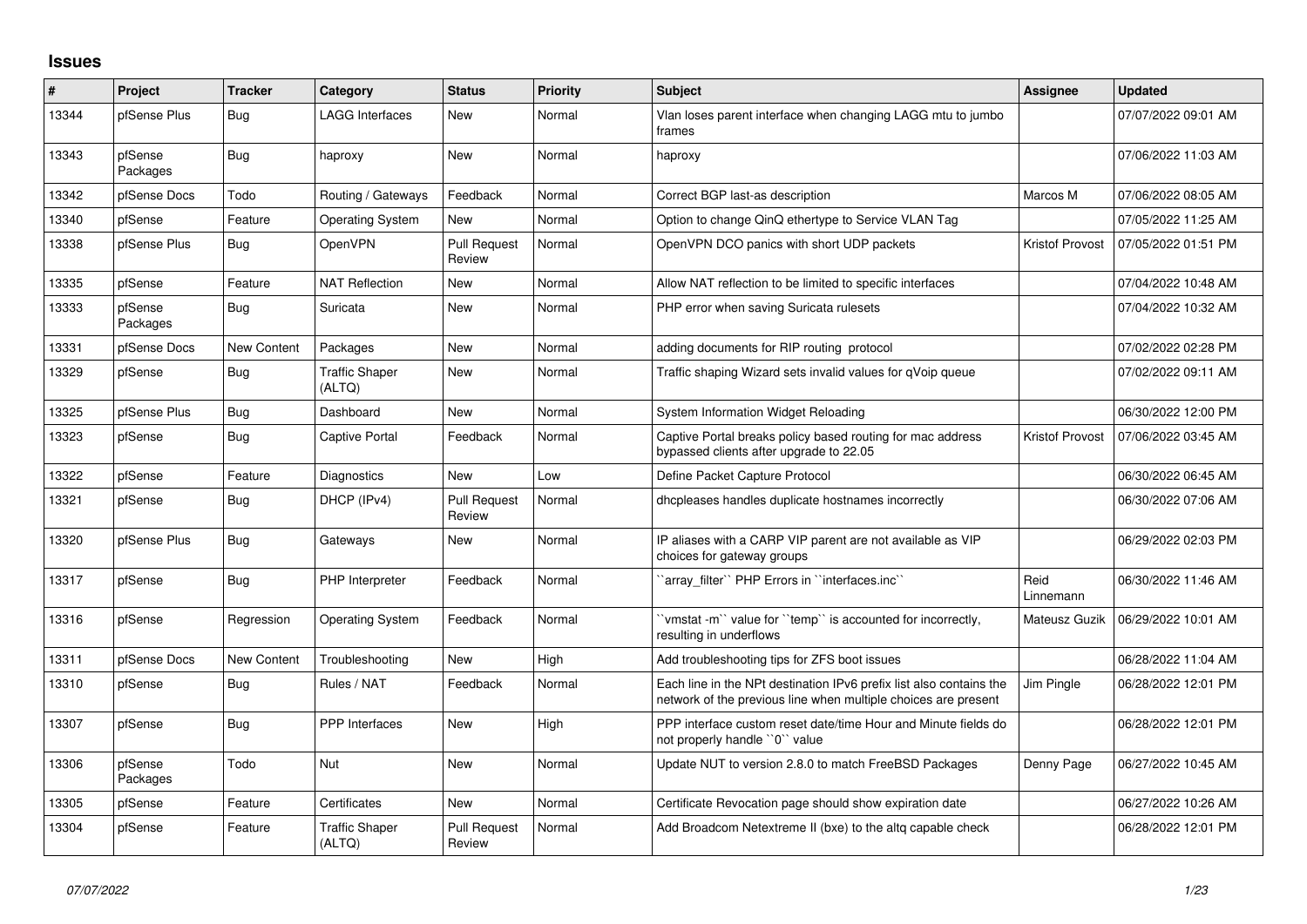| #     | Project             | Tracker    | Category                        | <b>Status</b>                 | Priority | Subject                                                                                     | <b>Assignee</b>                | <b>Updated</b>      |
|-------|---------------------|------------|---------------------------------|-------------------------------|----------|---------------------------------------------------------------------------------------------|--------------------------------|---------------------|
| 13303 | pfSense             | <b>Bug</b> | <b>Dynamic DNS</b>              | <b>Pull Request</b><br>Review | Normal   | DynDNS - DNSExit no longer working                                                          | Koen Zomers                    | 06/28/2022 12:01 PM |
| 13298 | pfSense             | <b>Bug</b> | Dynamic DNS                     | <b>Pull Request</b><br>Review | Normal   | Dynv6 does not check response code when updating                                            | <b>Tiago Beling</b><br>d'Avila | 06/28/2022 12:01 PM |
| 13297 | pfSense             | Feature    | Routing                         | New                           | Normal   | Support for Gateway Groups as Static Route destinations                                     |                                | 06/24/2022 07:41 AM |
| 13296 | pfSense             | Feature    | DHCP (IPv6)                     | <b>New</b>                    | Normal   | Add support for DHCP6 OPTION_PD_EXCLUDE (RFC 6603)                                          |                                | 06/24/2022 10:10 PM |
| 13295 | pfSense             | <b>Bug</b> | Gateway Monitoring              | <b>Pull Request</b><br>Review | Normal   | Incorrect function parameters for "get_dpinger_status()" call in<br>`qwlb.inc``             |                                | 06/28/2022 12:01 PM |
| 13294 | pfSense             | Feature    | Gateways                        | New                           | Low      | Change gateway name                                                                         |                                | 06/22/2022 06:07 PM |
| 13293 | pfSense             | Feature    | OpenVPN                         | New                           | Normal   | Option to set auth-gen-token in OpenVPN GUI                                                 |                                | 07/04/2022 03:23 PM |
| 13292 | pfSense<br>Packages | Feature    | ACME                            | New                           | Normal   | Separator                                                                                   |                                | 06/21/2022 12:06 PM |
| 13291 | pfSense Docs        | Todo       | Configuration                   | New                           | Low      | Notification documentation                                                                  |                                | 06/21/2022 10:22 AM |
| 13290 | pfSense             | Regression | <b>Captive Portal</b>           | Feedback                      | Normal   | Error "dummynet: bad switch 21!" with Captive Portals and<br>Limiters active                |                                | 07/03/2022 07:25 PM |
| 13289 | pfSense             | <b>Bug</b> | Backup / Restore                | <b>New</b>                    | Low      | Attempting to restore a 0 byte "config.xml" prints an error that<br>the file cannot be read |                                | 06/28/2022 12:01 PM |
| 13288 | pfSense             | <b>Bug</b> | Configuration<br>Backend        | New                           | Normal   | Encode FreeRADIUS Custom Options                                                            |                                | 06/20/2022 10:36 AM |
| 13287 | pfSense             | Feature    | Configuration<br><b>Backend</b> | New                           | Normal   | Encode OpenVPN Custom Options                                                               |                                | 06/20/2022 10:33 AM |
| 13284 | pfSense<br>Packages | Feature    | FreeRADIUS                      | New                           | Normal   | Option to define "Issuer" in OPT configuration.                                             | Jakob<br>Nordgarden            | 06/19/2022 12:10 PM |
| 13282 | pfSense Plus        | <b>Bug</b> | Aliases / Tables                | <b>New</b>                    | Normal   | FQDN Aliases Break if an Invalid Domain is Present in the Chain                             | Reid<br>Linnemann              | 07/02/2022 08:50 PM |
| 13280 | pfSense             | <b>Bug</b> | Unknown                         | New                           | Normal   | Entries duplicated in /boot/loader.conf                                                     |                                | 06/19/2022 11:11 AM |
| 13279 | pfSense             | <b>Bug</b> | Interfaces                      | New                           | Normal   | DHCP config override affects Gateway installation.                                          |                                | 06/17/2022 07:25 AM |
| 13277 | pfSense             | <b>Bug</b> | <b>IGMP Proxy</b>               | New                           | Normal   | IGMP Proxy webConfigurator Page Always Produces Error                                       |                                | 06/16/2022 07:50 PM |
| 13276 | pfSense             | <b>Bug</b> | <b>IGMP Proxy</b>               | New                           | Normal   | IGMP Proxy Error Message for Logging Links to System Log<br>Instead of Routing Log          |                                | 06/16/2022 07:48 PM |
| 13273 | pfSense             | <b>Bug</b> | DHCP (IPv4)                     | New                           | Normal   | dhclient can use conflicting recorded leases                                                |                                | 06/14/2022 11:07 AM |
| 13272 | pfSense             | Bug        | Captive Portal                  | <b>Pull Request</b><br>Review | Very Low | Voucher CSV output has leading space before voucher code                                    | Jim Pingle                     | 06/28/2022 12:01 PM |
| 13268 | pfSense             | Todo       | Console Menu                    | Ready To<br>Test              | Normal   | columns don't align nicely in console with medium-long interface<br>names                   |                                | 06/12/2022 10:32 PM |
| 13267 | pfSense             | Bug        | OpenVPN                         | New                           | Normal   | dpinger continues to run on OpenVPN gateway after OpenVPN<br>service is stopped.            |                                | 06/12/2022 02:49 PM |
| 13264 | pfSense             | Feature    | <b>IPsec</b>                    | New                           | Normal   | IPSec Phase2 select multiple PFS key groups                                                 |                                | 06/10/2022 04:29 PM |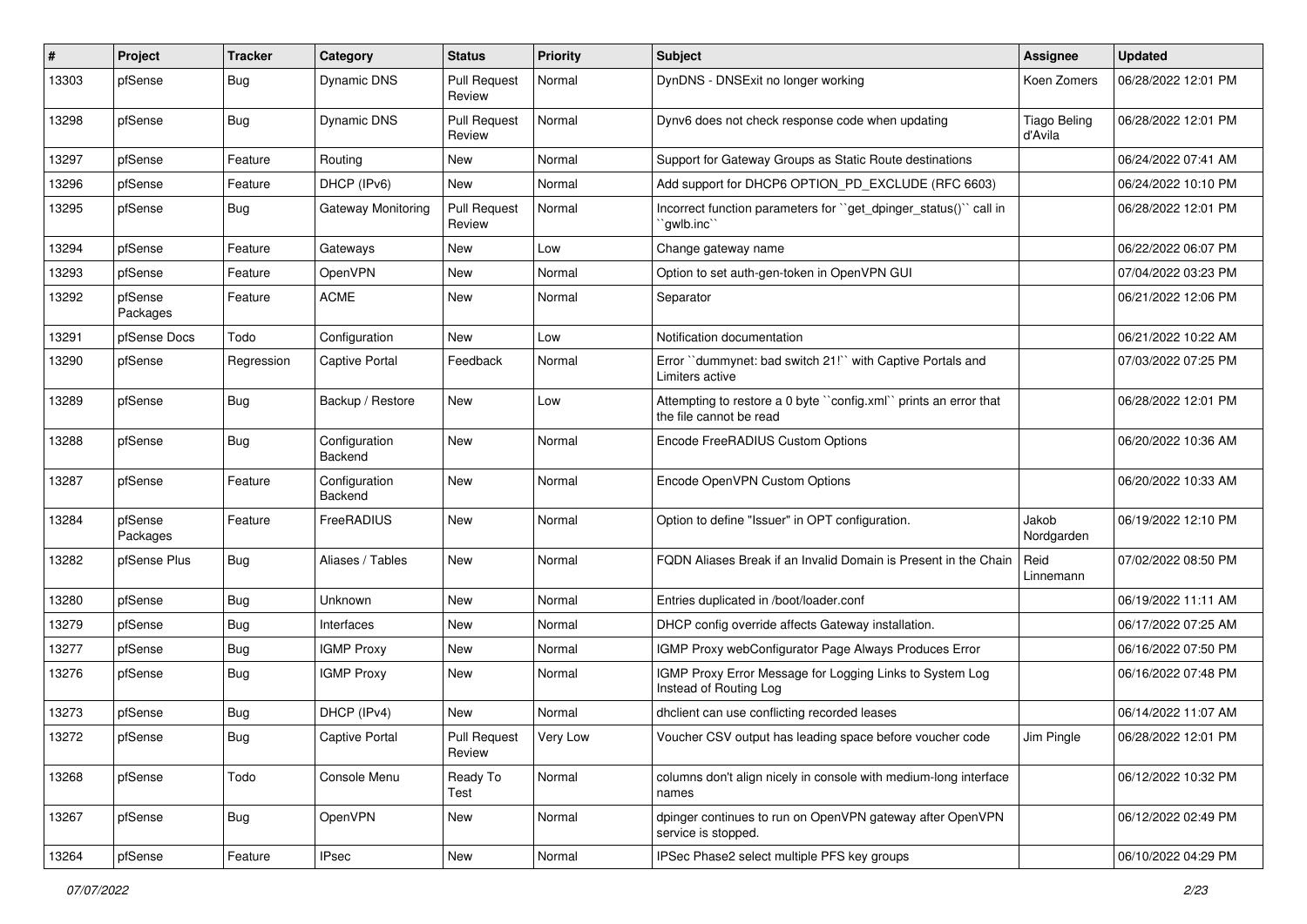| #     | Project             | <b>Tracker</b> | Category                 | <b>Status</b>                 | <b>Priority</b> | <b>Subject</b>                                                                                                                                 | <b>Assignee</b> | <b>Updated</b>      |
|-------|---------------------|----------------|--------------------------|-------------------------------|-----------------|------------------------------------------------------------------------------------------------------------------------------------------------|-----------------|---------------------|
| 13263 | pfSense             | <b>Bug</b>     | DHCP (IPv4)              | <b>New</b>                    | Low             | Deleting a static DHCP entry when the related IP is not in the arp<br>table spams the log                                                      |                 | 06/10/2022 11:18 AM |
| 13260 | pfSense             | Feature        | Authentication           | New                           | Normal          | Add support for OpenVPN static-challenge                                                                                                       |                 | 06/09/2022 02:04 PM |
| 13258 | pfSense             | <b>Bug</b>     | Console Menu             | <b>Pull Request</b><br>Review | Low             | secret menu option 100                                                                                                                         | Jim Pingle      | 06/28/2022 12:01 PM |
| 13256 | pfSense             | Feature        | DHCP (IPv4)              | New                           | Normal          | Better handling of duplicate IPs in static DHCP assignments                                                                                    |                 | 06/11/2022 04:51 PM |
| 13255 | pfSense<br>Packages | Todo           | OpenVPN Client<br>Export | New                           | Normal          | Set PKCS#12 algorithm when exporting OpenVPN ZIP or<br>Windows bundles                                                                         | Jim Pingle      | 06/08/2022 10:37 AM |
| 13254 | pfSense             | <b>Bug</b>     | <b>DNS Resolver</b>      | <b>New</b>                    | Normal          | DNS resolver does not update "unbound.conf" file during link<br>down events                                                                    |                 | 06/28/2022 12:01 PM |
| 13253 | pfSense             | <b>Bug</b>     | DHCP (IPv6)              | <b>New</b>                    | Normal          | dhcp6c" is not restarted when applying settings when multiple<br>WANs are configured for DHCP6                                                 |                 | 06/28/2022 12:01 PM |
| 13252 | pfSense             | <b>Bug</b>     | Upgrade                  | <b>New</b>                    | Normal          | reduce frequency of php-fpm socket connection attempts from<br>check reload status                                                             |                 | 06/12/2022 11:11 AM |
| 13250 | pfSense             | Todo           | DHCP (IPv4)              | New                           | Very Low        | Clean up DHCP Server option language                                                                                                           | Jim Pingle      | 06/28/2022 12:01 PM |
| 13249 | pfSense             | Bug            | Console Menu             | New                           | Normal          | Running playback comands multiple times results in PHP error                                                                                   |                 | 06/06/2022 07:02 AM |
| 13248 | pfSense             | Regression     | DHCP (IPv6)              | <b>New</b>                    | Normal          | IPv6 Router Advertisements runs when config.xml does not<br>contain an entry for the interface                                                 |                 | 06/05/2022 07:44 PM |
| 13247 | pfSense<br>Packages | <b>Bug</b>     | open-vm-tools            | <b>New</b>                    | Low             | Open-VM-Tools service actions do not work                                                                                                      |                 | 06/05/2022 07:09 PM |
| 13246 | pfSense<br>Packages | Feature        | iperf                    | New                           | Normal          | iperf3 service controls do not work                                                                                                            |                 | 06/05/2022 06:51 PM |
| 13245 | pfSense             | Feature        | Aliases / Tables         | <b>Pull Request</b><br>Review | Normal          | Type column on Alias lists                                                                                                                     | Jim Pingle      | 06/28/2022 12:01 PM |
| 13244 | pfSense             | Feature        | Web Interface            | <b>New</b>                    | Normal          | Add help text under Timezone settings in the GUI                                                                                               |                 | 06/03/2022 01:00 PM |
| 13243 | pfSense             | <b>Bug</b>     | OpenVPN                  | <b>Pull Request</b><br>Review | Normal          | OpenVPN status for multi-user VPN shows info icon to display<br>RADIUS rules when there are none to display                                    | Marcos M        | 06/28/2022 12:01 PM |
| 13242 | pfSense             | Feature        | Gateway Monitoring       | New                           | Normal          | Enhancements to static route creation/deletion for dpinger<br>monitor IPs                                                                      |                 | 06/03/2022 11:20 AM |
| 13240 | pfSense             | Bug            | Rules / NAT              | <b>New</b>                    | Normal          | User is forced to pick an NPt destination IPv6 prefix length even<br>when choosing a drop-down entry which contains a defined<br>prefix length | Jim Pingle      | 06/28/2022 12:01 PM |
| 13237 | pfSense             | <b>Bug</b>     | DHCP (IPv6)              | <b>New</b>                    | Normal          | dhcp6c script cannot be executed safely                                                                                                        |                 | 06/01/2022 11:20 AM |
| 13236 | pfSense Docs        | Todo           | Products                 | New                           | Normal          | Document link speed limitations with igc and ix on 6100/4100                                                                                   |                 | 05/31/2022 05:53 PM |
| 13233 | pfSense Plus        | <b>Bug</b>     | OpenVPN                  | Feedback                      | Normal          | OpenVPN DCO connection fails with Auth Digest Algorithm set<br>to SHA512                                                                       |                 | 05/31/2022 03:39 PM |
| 13229 | pfSense Docs        | Todo           | Captive Portal           | Feedback                      | Normal          | Update documentation for IPFW to PF transition for Limiters and<br><b>Captive Portal</b>                                                       | Jim Pingle      | 05/27/2022 03:04 PM |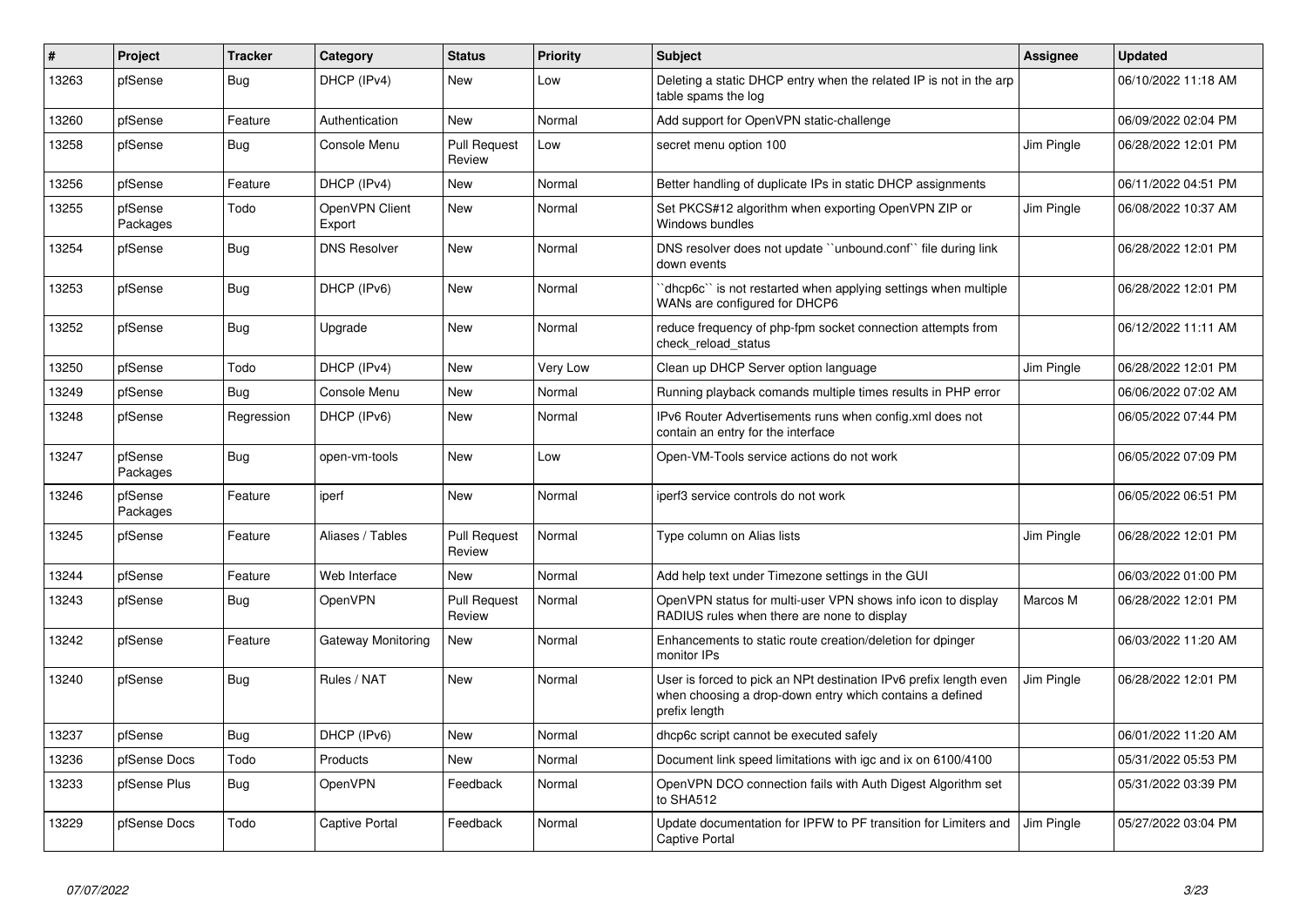| #     | Project             | Tracker     | Category              | <b>Status</b>                 | <b>Priority</b> | <b>Subject</b>                                                                                               | <b>Assignee</b>       | <b>Updated</b>      |
|-------|---------------------|-------------|-----------------------|-------------------------------|-----------------|--------------------------------------------------------------------------------------------------------------|-----------------------|---------------------|
| 13228 | pfSense             | <b>Bug</b>  | Interfaces            | Feedback                      | Normal          | Recovering interface gateway may not be added back into<br>gateway groups and rules when expected            | Jim Pingle            | 07/05/2022 10:05 AM |
| 13227 | pfSense             | Feature     | <b>IPsec</b>          | New                           | High            | Enable IPSec Virtual IP Pool assignment by Radius for Mobile<br>Users - SIMPLE FIX                           |                       | 05/27/2022 10:15 AM |
| 13226 | pfSense             | <b>Bug</b>  | <b>Captive Portal</b> | Confirmed                     | Normal          | Captive Portal doesn't disconnect established OpenVPN link                                                   | Reid<br>Linnemann     | 05/30/2022 10:38 AM |
| 13225 | pfSense             | <b>Bug</b>  | Interfaces            | New                           | Normal          | Bridges with QinQ interfaces not properly set up at boot                                                     | <b>Viktor Gurov</b>   | 06/28/2022 12:01 PM |
| 13224 | pfSense             | <b>Bug</b>  | <b>Notifications</b>  | New                           | Normal          | Email notification flood when UPS (NUT) and WAN send<br>notifications                                        |                       | 05/27/2022 01:58 AM |
| 13223 | pfSense Docs        | New Content | Routing / Gateways    | Feedback                      | Normal          | Document new gateway state killing behavior                                                                  | Jim Pingle            | 05/27/2022 01:59 PM |
| 13222 | pfSense             | Bug         | UPnP/NAT-PMP          | New                           | Normal          | CARP IP does not listen for NAT-PMP packets                                                                  |                       | 05/26/2022 02:28 PM |
| 13220 | pfSense             | Feature     | <b>Captive Portal</b> | New                           | Very Low        | Voucher per-roll bandwidth restrictions and traffic quotas                                                   |                       | 05/26/2022 08:16 AM |
| 13219 | pfSense             | Feature     | <b>Captive Portal</b> | New                           | Very Low        | Enable/Disable single voucher roll                                                                           |                       | 05/26/2022 08:14 AM |
| 13218 | pfSense             | <b>Bug</b>  | Interfaces            | <b>Pull Request</b><br>Review | Normal          | GIF-based interface MTU is assigned to parent interface on boot<br>when parent interface is a LAGG           | <b>Viktor Gurov</b>   | 06/28/2022 12:01 PM |
| 13217 | pfSense             | <b>Bug</b>  | DHCP (IPv4)           | <b>New</b>                    | Normal          | dhclient using default pid file location which does not exist                                                | Viktor Gurov          | 05/26/2022 08:09 AM |
| 13215 | pfSense             | <b>Bug</b>  | <b>Captive Portal</b> | Assigned                      | Normal          | Allowed MAC/IP/Hostname traffic counts for authorized users                                                  | Reid<br>Linnemann     | 05/31/2022 05:31 PM |
| 13214 | pfSense<br>Packages | Bug         | node exporter         | <b>Pull Request</b><br>Review | Normal-package  | AttributeError: 'NoneType' object has no attribute 'text'                                                    | lan Grindley          | 05/25/2022 08:20 AM |
| 13211 | pfSense Docs        | New Content | OpenVPN               | Feedback                      | Normal          | OpenVPN DCO Documentation                                                                                    | Jim Pingle            | 06/15/2022 10:42 AM |
| 13209 | pfSense<br>Packages | <b>Bug</b>  | pfBlockerNG           | New                           | Low             | Parsing Filter log by pfBlockerNG creates IP Block log with<br>Source/Destination mixed up or wrong Direcion | Viktor Gurov          | 05/25/2022 03:50 AM |
| 13207 | pfSense<br>Packages | Feature     | pfBlockerNG           | <b>New</b>                    | Normal          | The feed column on the Alerts page is confusing                                                              |                       | 05/24/2022 04:56 AM |
| 13206 | pfSense Plus        | Bug         | Hardware / Drivers    | New                           | Normal          | SG-3100 LED GPIO hangs                                                                                       |                       | 06/11/2022 07:01 PM |
| 13205 | pfSense Docs        | New Content | Backup / Restore      | Feedback                      | Normal          | ZFS Boot Environment documentation                                                                           | Christian<br>McDonald | 05/31/2022 10:55 AM |
| 13202 | pfSense<br>Packages | <b>Bug</b>  | pfBlockerNG           | <b>New</b>                    | Normal          | Missing Protocols on IP Feed Groups Advanced<br>Inbound/Outbound Firewall Rule settings                      |                       | 05/23/2022 08:58 AM |
| 13201 | pfSense<br>Packages | Feature     | pfBlockerNG           | <b>New</b>                    | Normal          | Add FireHol Security IP Feeds                                                                                |                       | 05/23/2022 06:34 AM |
| 13200 | pfSense<br>Packages | Feature     | pfBlockerNG           | New                           | Normal          | <b>Custom DNS Servers for Alert settings</b>                                                                 |                       | 05/23/2022 06:16 AM |
| 13199 | pfSense<br>Packages | Feature     | pfBlockerNG           | New                           | Normal          | Feed groups should not have the first listing in the group bar                                               |                       | 05/23/2022 06:03 AM |
| 13198 | pfSense<br>Packages | Feature     | pfBlockerNG           | New                           | Normal          | Dark Theme Styling issues - Alerts White bar                                                                 |                       | 05/23/2022 06:05 AM |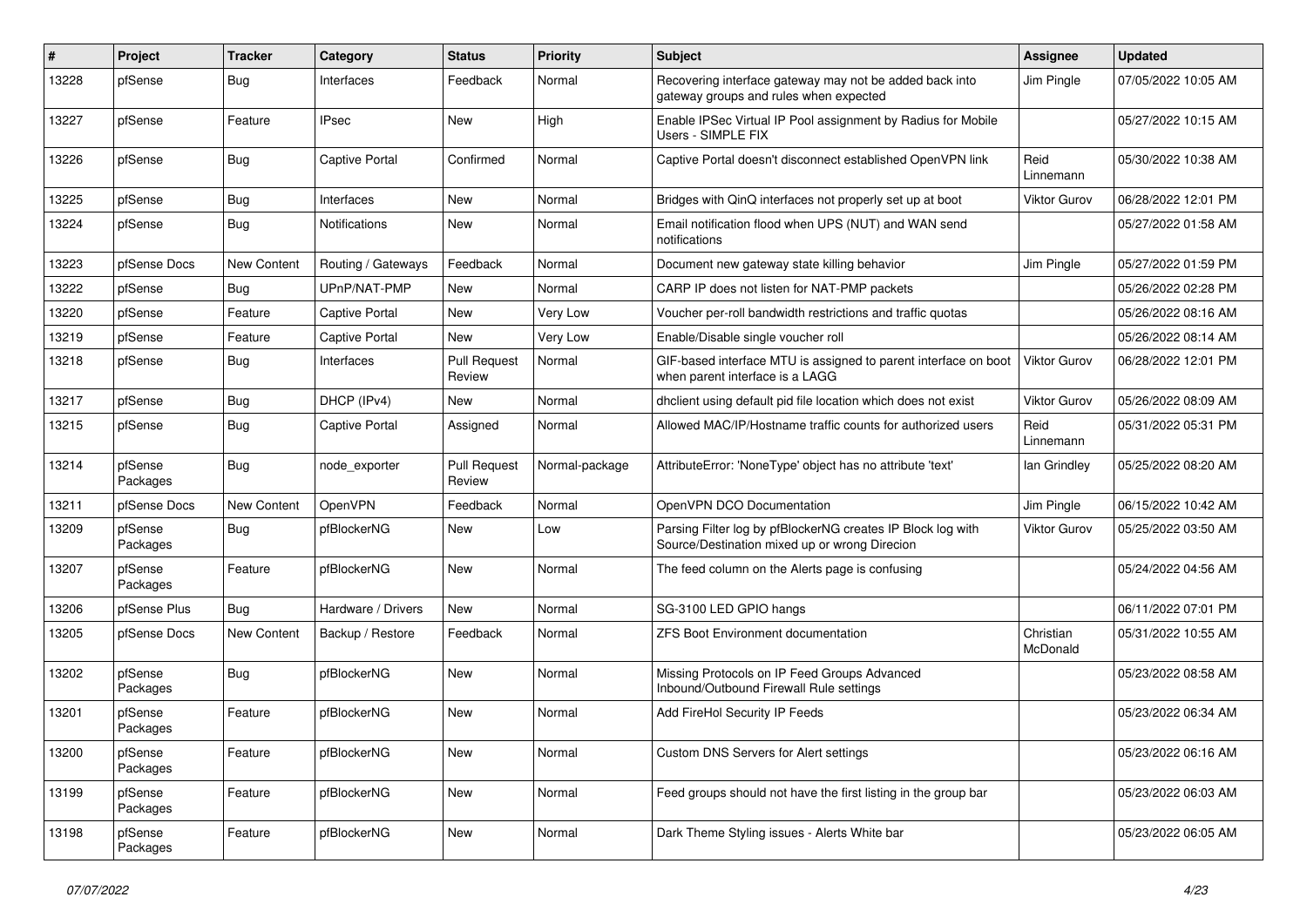| $\sharp$ | Project             | <b>Tracker</b> | Category           | <b>Status</b>                 | <b>Priority</b> | <b>Subject</b>                                                                                                                      | Assignee | <b>Updated</b>      |
|----------|---------------------|----------------|--------------------|-------------------------------|-----------------|-------------------------------------------------------------------------------------------------------------------------------------|----------|---------------------|
| 13197    | pfSense<br>Packages | Feature        | pfBlockerNG        | New                           | Normal          | Put a Single donation link and a proper patreon lin in the<br>pfBlocker Support Banner / Widget                                     |          | 05/23/2022 05:35 AM |
| 13196    | pfSense<br>Packages | Feature        | pfBlockerNG        | New                           | Normal          | remove NoVirusThanks feed                                                                                                           |          | 05/23/2022 06:05 AM |
| 13195    | pfSense<br>Packages | Feature        | pfBlockerNG        | New                           | Normal          | Dedicated website for Feed mangement - Community Driven                                                                             |          | 05/23/2022 05:22 AM |
| 13194    | pfSense<br>Packages | Bug            | pfBlockerNG        | New                           | Normal          | Remove dead Malc0de feed                                                                                                            |          | 05/23/2022 05:16 AM |
| 13187    | pfSense Docs        | Correction     | Virtualization     | New                           | Normal          | Azure Frequently asked questions                                                                                                    |          | 07/01/2022 07:21 AM |
| 13180    | pfSense<br>Packages | Bug            | pfBlockerNG        | New                           | High            | High CPU Utilization with pfb_filter <sup>[]</sup> since PfBlockerNG update to<br>devel 3.1.0 4                                     |          | 06/14/2022 08:00 AM |
| 13179    | pfSense<br>Packages | Feature        | pfBlockerNG        | New                           | High            | Search based on CIDR                                                                                                                |          | 05/17/2022 09:45 AM |
| 13168    | pfSense             | Feature        | Dashboard          | New                           | Low             | Multiple Dashboard views for a single user                                                                                          |          | 05/16/2022 07:53 AM |
| 13167    | pfSense             | Bug            | <b>Dynamic DNS</b> | New                           | Normal          | phpDynDNS: DigitalOcean ddns update fails (bad request,<br>invalid character '-' in request id)                                     |          | 06/16/2022 09:30 PM |
| 13165    | pfSense             | Feature        | Dashboard          | <b>Pull Request</b><br>Review | Normal          | Feat: live update for Services dashboard widget                                                                                     |          | 05/15/2022 01:48 AM |
| 13161    | pfSense             | Feature        | Web Interface      | New                           | Very Low        | FLASH PORT'S LED button, to help quickly find port that need to<br>be connected to patch&cable                                      |          | 05/14/2022 06:35 AM |
| 13160    | pfSense<br>Packages | Feature        | Status Monitoring  | <b>Pull Request</b><br>Review | Normal          | Option to sort monitoring graph views                                                                                               |          | 05/13/2022 12:06 PM |
| 13159    | pfSense             | Todo           | Web Interface      | New                           | Very Low        | Decrease distance between img-buttons in webGUI to eliminate<br>mistake entry                                                       |          | 05/14/2022 06:52 AM |
| 13158    | pfSense             | Bug            | Web Interface      | New                           | Normal          | Input validation error when applying limiter changes                                                                                |          | 05/14/2022 05:32 PM |
| 13156    | pfSense<br>Packages | Regression     | pfBlockerNG        | New                           | Normal          | pfBlockerNG IP block stats do not work                                                                                              |          | 07/02/2022 10:58 AM |
| 13154    | pfSense<br>Packages | Bug            | pfBlockerNG        | Confirmed                     | Normal          | pfBlocker causing excessive CPU load                                                                                                |          | 06/28/2022 01:14 PM |
| 13144    | pfSense             | Bug            | Rules / NAT        | New                           | Very Low        | Firewall rule entries can get out of sync when entries are deleted<br>while other administrators are editing entries simultaneously |          | 05/10/2022 07:26 AM |
| 13141    | pfSense<br>Packages | <b>Bug</b>     | squidguard         | New                           | Normal          | wrong page squidguard block                                                                                                         |          | 05/09/2022 05:33 PM |
| 13138    | pfSense<br>Packages | Feature        | pfBlockerNG        | New                           | Normal          | DNS over HTTPS/TLS Blocking should be removed from<br>SafeSearch                                                                    |          | 05/07/2022 02:52 AM |
| 13137    | pfSense<br>Packages | Feature        | pfBlockerNG        | New                           | Normal          | ckuethe/doh-blocklist.txt add to DoH feeds                                                                                          |          | 05/07/2022 02:39 AM |
| 13136    | pfSense<br>Packages | Feature        | pfBlockerNG        | New                           | Normal          | Add crypt0rr DNS-over-HTTPS (DOH) provider list feeds                                                                               |          | 05/07/2022 02:27 AM |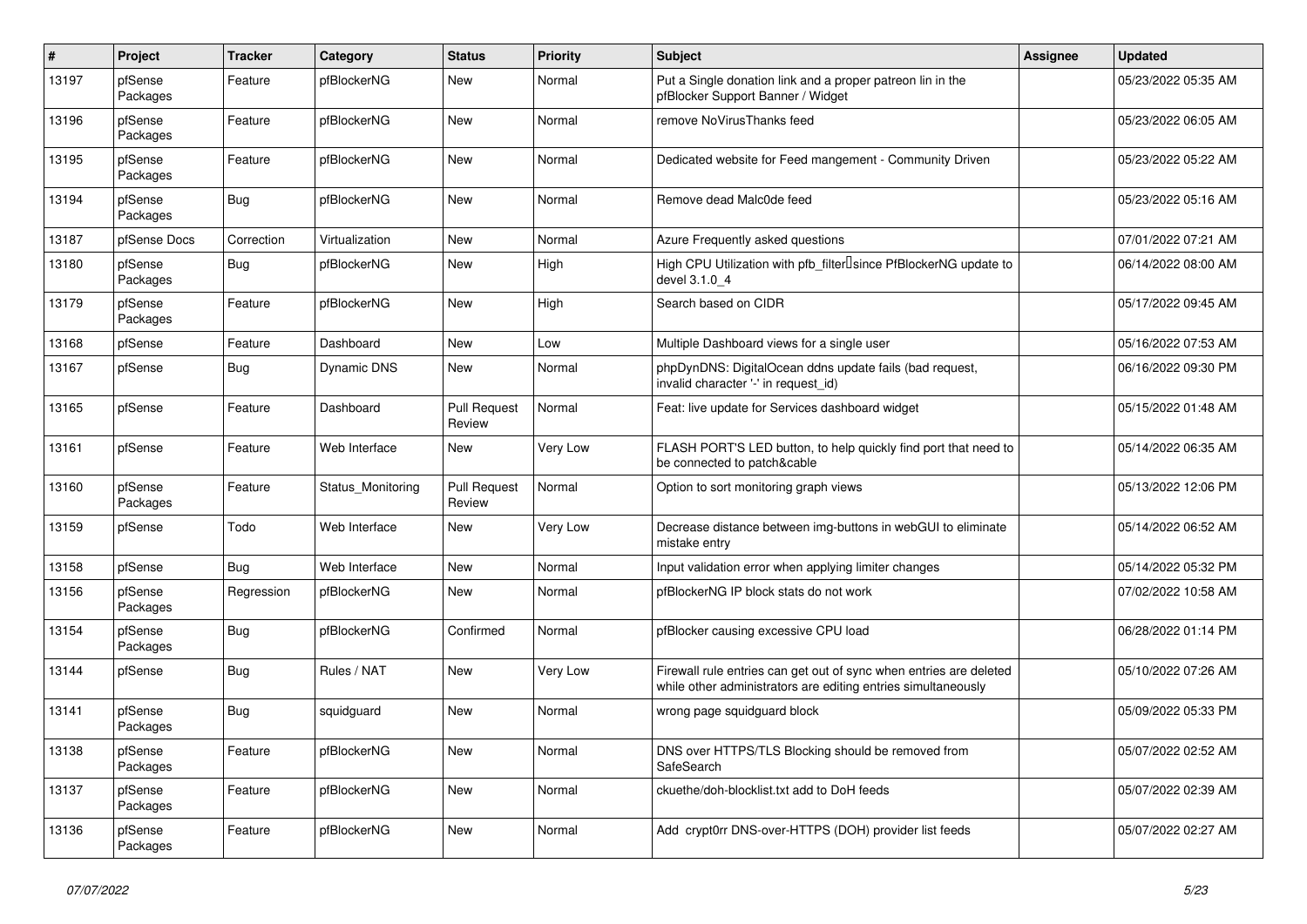| #     | Project             | <b>Tracker</b> | Category                   | <b>Status</b>                 | <b>Priority</b> | Subject                                                                                                                                 | Assignee              | <b>Updated</b>      |
|-------|---------------------|----------------|----------------------------|-------------------------------|-----------------|-----------------------------------------------------------------------------------------------------------------------------------------|-----------------------|---------------------|
| 13135 | pfSense<br>Packages | Feature        | pfBlockerNG                | New                           | Normal          | Add dibdot DoH-IP-blocklists feeds                                                                                                      | Viktor Gurov          | 05/08/2022 01:50 AM |
| 13132 | pfSense             | Bug            | Backup / Restore           | New                           | Normal          | Two SSHDATA Sections in Restored Config Breaks Unit                                                                                     | Jim Pingle            | 06/29/2022 07:53 AM |
| 13128 | pfSense<br>Packages | <b>Bug</b>     | Zabbix                     | New                           | Normal          | Zabbix Agent 6: HA Server Setup                                                                                                         |                       | 05/05/2022 01:55 AM |
| 13124 | pfSense             | Feature        | Web Interface              | <b>Pull Request</b><br>Review | Normal          | Option to wait for interface selection before displaying firewall<br>rules                                                              |                       | 06/28/2022 12:01 PM |
| 13115 | pfSense<br>Packages | Bug            | WireGuard                  | Feedback                      | Normal          | WireGuard panic due to KBI changes in "'udp tun func t()'"                                                                              | Christian<br>McDonald | 05/15/2022 10:47 AM |
| 13114 | pfSense<br>Packages | <b>Bug</b>     | <b>BIND</b>                | Feedback                      | Normal          | BIND calls rndc in rc_stop when named is not running                                                                                    | <b>Stuart Wyatt</b>   | 05/04/2022 12:41 PM |
| 13110 | pfSense             | <b>Bug</b>     | CARP                       | New                           | Very Low        | changing CARP VIP address does not update outbound NAT<br>interface IP                                                                  |                       | 05/03/2022 02:52 PM |
| 13108 | pfSense Docs        | Todo           | Installation /<br>Upgrades | New                           | Normal          | ZFS filesystem implications                                                                                                             | Jim Pingle            | 04/27/2022 03:18 PM |
| 13102 | pfSense             | Bug            | <b>IPsec</b>               | New                           | Normal          | Deleting an IPSec tunnel doesn't destroy the SA (SADs/SPDs),<br>causes crash in status_ipsec.php                                        | Viktor Gurov          | 06/28/2022 12:01 PM |
| 13098 | pfSense<br>Packages | <b>Bug</b>     | haproxy                    | Feedback                      | Low             | HAProxy Virtual IP broken link under Frontend setup                                                                                     |                       | 04/27/2022 08:35 AM |
| 13096 | pfSense<br>Packages | Feature        | Snort                      | Feedback                      | Normal          | Improve robustness of Snort Rules Update Log size limitation<br>logic                                                                   | <b>Bill Meeks</b>     | 04/25/2022 12:22 PM |
| 13095 | pfSense<br>Packages | Bug            | Snort                      | Feedback                      | Normal          | Snort VRT change in Shared Object Rules path name results in<br>failure to extract and update Snort Shared Object Rules when<br>enabled | <b>Bill Meeks</b>     | 04/25/2022 12:22 PM |
| 13094 | pfSense             | Feature        | Packet Capture             | <b>Pull Request</b><br>Review | Normal          | Allow packet capture filtering in tagged packets                                                                                        | Marcos M              | 04/24/2022 06:06 PM |
| 13093 | pfSense             | <b>Bug</b>     | Authentication             | In Progress                   | Normal          | LDAP authentication fails with extended query and RFC2307<br>group lookups enabled                                                      |                       | 07/03/2022 08:37 AM |
| 13091 | pfSense             | Feature        | OpenVPN                    | New                           | Normal          | RFE: Ability to specify the order of OpenVPN Authentication<br>servers                                                                  |                       | 04/22/2022 04:30 PM |
| 13090 | pfSense             | Bug            | OpenVPN                    | New                           | Normal          | OpenVPN: do not use legacy deprecated netbios settings                                                                                  | Jim Pingle            | 04/22/2022 11:19 AM |
| 13089 | pfSense             | Bug            | OpenVPN                    | New                           | Normal          | OpenVPN: fix some netbios options were preserved even if teh<br>Netbios option was unchecked                                            | Jim Pingle            | 04/22/2022 11:06 AM |
| 13088 | pfSense             | <b>Bug</b>     | OpenVPN                    | New                           | Normal          | OpenVPN Client Overrides: properly hide/show form fields                                                                                | Jim Pingle            | 06/08/2022 09:15 AM |
| 13087 | pfSense             | <b>Bug</b>     | OpenVPN                    | New                           | Normal          | OpenVPN Server: hide WINS servers list when netbios option is<br>unchecked while WINS servers is checked                                |                       | 04/22/2022 10:29 AM |
| 13085 | pfSense             | Feature        | OpenVPN                    | <b>Pull Request</b><br>Review | Normal          | OpenVPN: expose NBDD servers in GUI + fix GUI bugs                                                                                      | Jim Pingle            | 04/22/2022 11:09 AM |
| 13076 | pfSense             | Bug            | <b>Gateway Monitoring</b>  | New                           | Normal          | Marking a gateway as down does not affect IPsec entries using<br>gateway groups                                                         |                       | 06/28/2022 12:01 PM |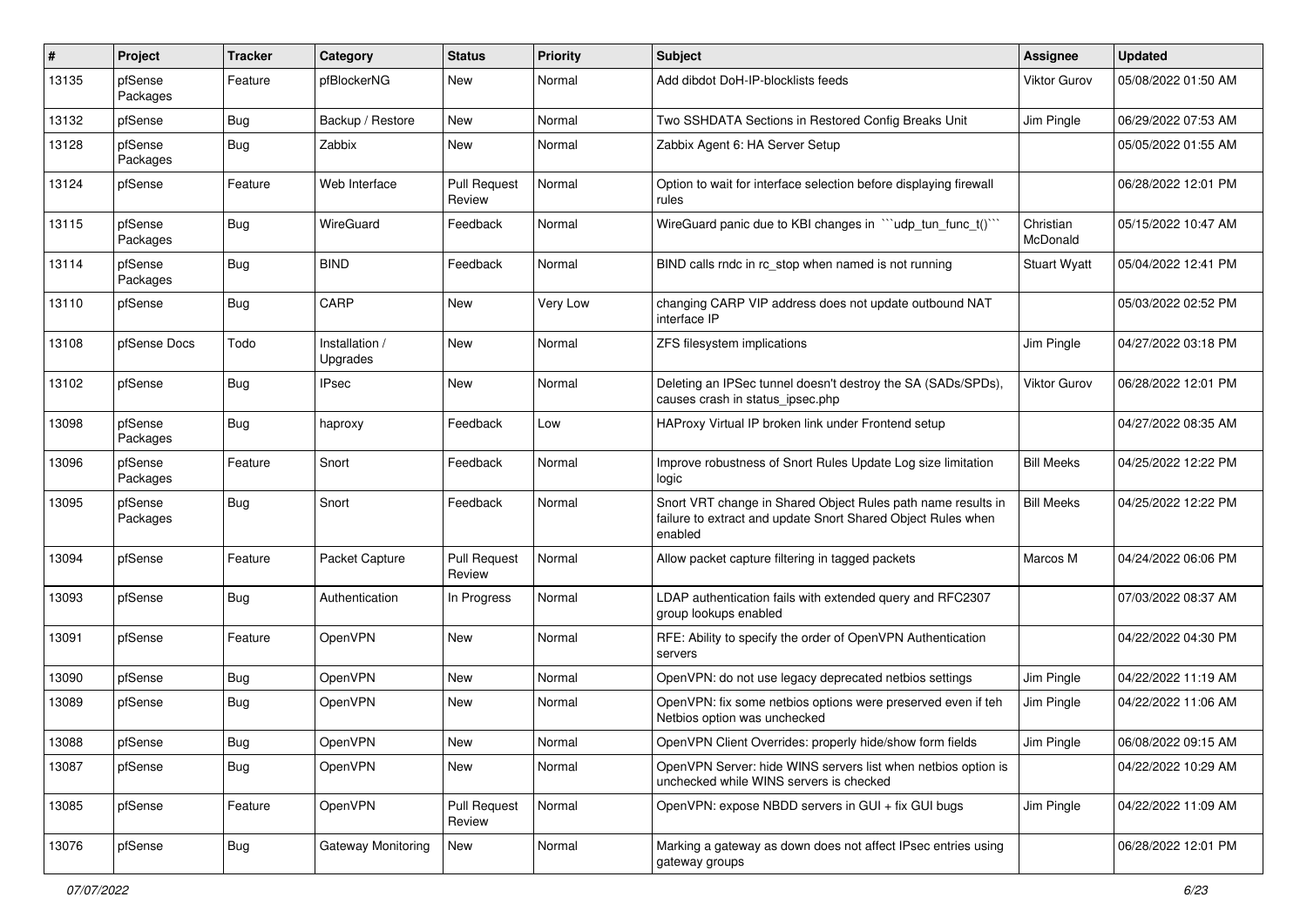| $\vert$ # | Project             | <b>Tracker</b> | Category                        | <b>Status</b>                 | <b>Priority</b> | Subject                                                                                                            | <b>Assignee</b> | <b>Updated</b>      |
|-----------|---------------------|----------------|---------------------------------|-------------------------------|-----------------|--------------------------------------------------------------------------------------------------------------------|-----------------|---------------------|
| 13074     | pfSense Plus        | <b>Bug</b>     | Cryptographic<br>Modules        | New                           | Normal          | AES-GCM with SafeXcel on Netgate 2100 causes MBUF<br>overload                                                      |                 | 06/12/2022 11:14 AM |
| 13073     | pfSense<br>Packages | <b>Bug</b>     | Squid                           | New                           | Normal          | ClamAV - clamd dies with high CPU load and thus the C-ICAP of<br>squid-reverse proxy causes http:500 errors        |                 | 04/19/2022 05:38 AM |
| 13072     | pfSense             | Feature        | <b>Traffic Shaper</b><br>(ALTQ) | <b>Pull Request</b><br>Review | Very Low        | Matching background/font colors of queue values with dark<br>theme.                                                |                 | 04/19/2022 07:32 AM |
| 13068     | pfSense             | <b>Bug</b>     | Aliases / Tables                | <b>New</b>                    | Normal          | Error loading rules when URL Table IPs content is empty                                                            |                 | 04/17/2022 09:07 PM |
| 13067     | pfSense             | <b>Bug</b>     | FilterDNS                       | New                           | Normal          | filterdns resolve interval is twice the intended value                                                             |                 | 04/17/2022 07:45 PM |
| 13063     | pfSense<br>Packages | Feature        | Cellular                        | <b>Pull Request</b><br>Review | Normal          | Cellular package shall support more modems and NMEA port                                                           |                 | 05/06/2022 02:38 PM |
| 13058     | pfSense             | Todo           | Rules / NAT                     | New                           | Normal          | Add static routes and directly connected networks back to policy<br>route negation rules                           |                 | 04/13/2022 08:05 AM |
| 13054     | pfSense             | Feature        | Package System                  | <b>New</b>                    | Normal          | Package plugin hook for web server configuration stanzas                                                           | Jim Pingle      | 04/12/2022 03:04 PM |
| 13053     | pfSense<br>Packages | <b>Bug</b>     | <b>ACME</b>                     | New                           | Normal          | LoopiaAPI error handling                                                                                           |                 | 05/05/2022 10:58 AM |
| 13051     | pfSense             | <b>Bug</b>     | <b>Traffic Shaper</b><br>(ALTQ) | New                           | Normal          | Firewall traffic shaper by interface selection unknow                                                              |                 | 04/12/2022 07:03 AM |
| 13046     | pfSense             | <b>Bug</b>     | Rules / NAT                     | <b>New</b>                    | Normal          | Floating rule applied to IPv6 interface with a SLAAC DHCPv6<br>gateway reports error on boot                       |                 | 04/11/2022 09:50 AM |
| 13045     | pfSense<br>Packages | <b>Bug</b>     | WireGuard                       | <b>New</b>                    | Normal          | Firewall floating rules ignore WireGuard traffic                                                                   |                 | 04/11/2022 09:40 AM |
| 13044     | pfSense<br>Packages | Feature        | Mail report                     | <b>New</b>                    | Normal          | Customized reporting                                                                                               |                 | 04/11/2022 09:22 AM |
| 13043     | pfSense<br>Packages | Bug            | WireGuard                       | New                           | Normal          | OSPF over Wireguard interface doesn't populate neighbors after<br>reboot                                           |                 | 04/11/2022 09:22 AM |
| 13039     | pfSense<br>Packages | Feature        | <b>AWS VPC</b>                  | New                           | Normal          | Handle transit gateway VPNs in the AWS VPN wizard                                                                  |                 | 04/11/2022 07:31 AM |
| 13034     | pfSense<br>Packages | <b>Bug</b>     | Zabbix                          | Feedback                      | Normal          | Zabbix6 Agent and Proxy fail to set the PSK from the web GUI in<br>its conf files                                  | Viktor Gurov    | 04/06/2022 11:59 AM |
| 13022     | pfSense<br>Packages | <b>Bug</b>     | haproxy                         | Feedback                      | Normal          | HAProxy - Sub Frontends ignore Client verification CA<br>certificates                                              |                 | 04/06/2022 12:55 PM |
| 13020     | pfSense Docs        | Todo           | <b>Firewall Rules</b>           | New                           | Normal          | easyrule command documentation should document permissible<br>wildcards                                            | Jim Pingle      | 04/04/2022 08:01 AM |
| 13018     | pfSense<br>Packages | Bug            | pfBlockerNG                     | New                           | Normal          | TLD and DNSBL Safesearch DOH conflict disables TLD block<br>when conflicting DOH FQDN is deselected or whitelisted |                 | 04/01/2022 05:59 PM |
| 13017     | pfSense             | Feature        | Packet Capture                  | New                           | Normal          | Packet capture: add preview results while capture is running                                                       |                 | 04/09/2022 11:08 AM |
| 13016     | pfSense Docs        | New Content    | Virtualization                  | New                           | Normal          | Workaround for bandwith issues since 2.6 when installed in<br>Hyper-V                                              |                 | 04/01/2022 01:06 PM |
| 13014     | pfSense             | <b>Bug</b>     | <b>IPsec</b>                    | New                           | Normal          | Charon.vici can get in a bad state                                                                                 | Mateusz Guzik   | 06/28/2022 12:01 PM |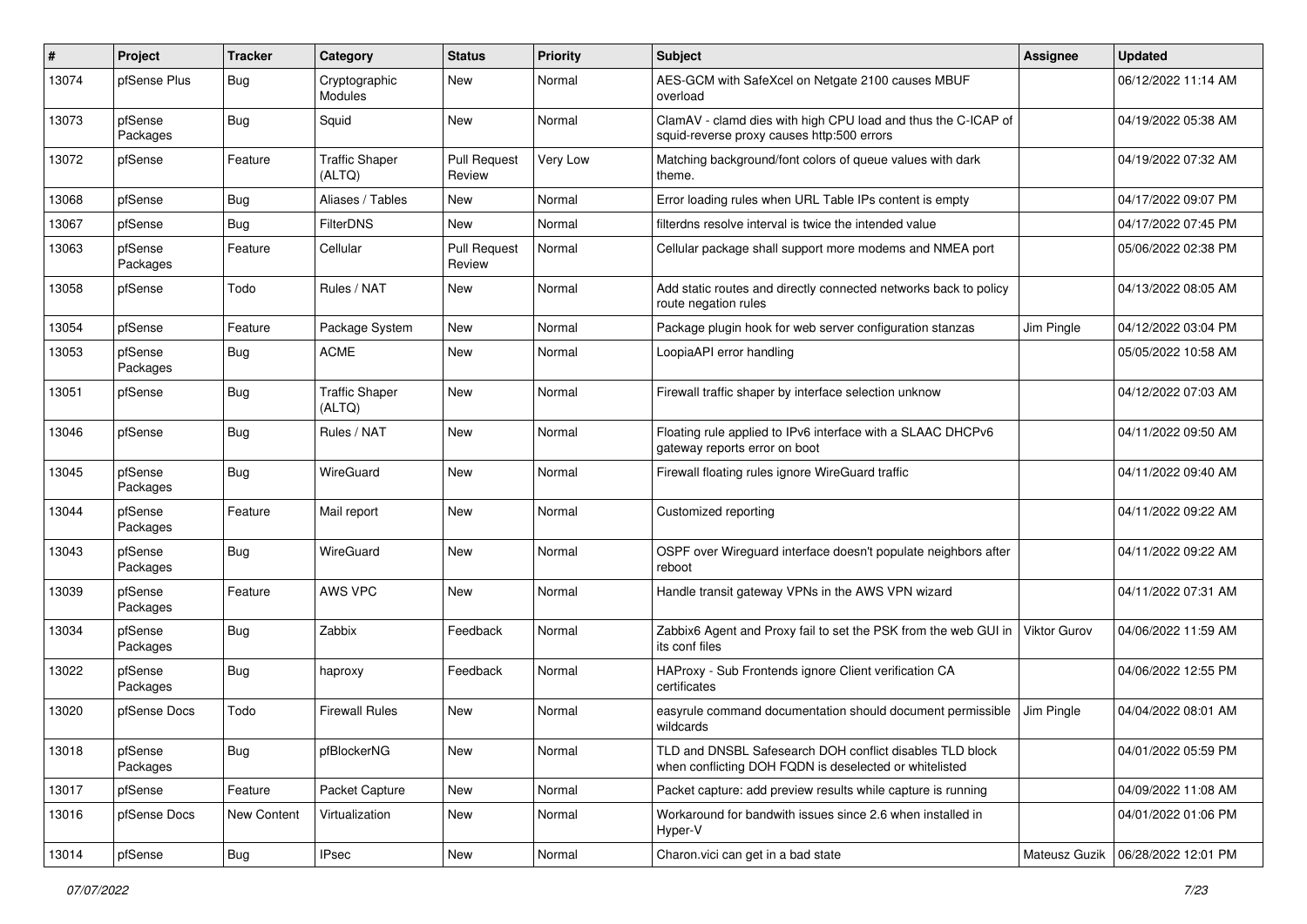| #     | Project             | <b>Tracker</b> | Category                                        | <b>Status</b>                 | Priority | <b>Subject</b>                                                                                           | Assignee            | <b>Updated</b>      |
|-------|---------------------|----------------|-------------------------------------------------|-------------------------------|----------|----------------------------------------------------------------------------------------------------------|---------------------|---------------------|
| 13009 | pfSense             | Feature        | OpenVPN                                         | New                           | Normal   | Add option for multiple remote addresses to OpenVPN Client                                               |                     | 03/31/2022 12:42 PM |
| 13003 | pfSense             | <b>Bug</b>     | Hardware / Drivers                              | <b>New</b>                    | Normal   | Malicious Driver Detection event on ixl driver                                                           |                     | 06/25/2022 05:00 PM |
| 13002 | pfSense<br>Packages | Regression     | <b>BIND</b>                                     | Feedback                      | Normal   | BIND 9.16 13 could not find existing DNSSEC keys at<br>/cf/named/etc/namedb/keys due to directory change | <b>Viktor Gurov</b> | 03/31/2022 12:14 PM |
| 13000 | pfSense             | <b>Bug</b>     | <b>IPsec</b>                                    | <b>New</b>                    | Low      | IPsec AES-GCM encryption algorithm "Key Length" field should<br>be labeled "ICV Length"                  |                     | 03/30/2022 07:40 AM |
| 12982 | pfSense<br>Packages | <b>Bug</b>     | FreeRADIUS                                      | <b>New</b>                    | Normal   | FreeRadius RadReply table entries missing from pf                                                        |                     | 06/19/2022 05:38 PM |
| 12980 | pfSense Docs        | Todo           | OpenVPN                                         | Feedback                      | Normal   | Add warnings against OpenVPN Shared Key mode                                                             | Jim Pingle          | 03/24/2022 02:11 PM |
| 12979 | pfSense<br>Packages | Bug            | Snort                                           | <b>Pull Request</b><br>Review | High     | Snort Rules Update Process Using Deprecated FreeBSD<br><b>Subdirectory Name</b>                          | <b>Bill Meeks</b>   | 03/24/2022 09:02 AM |
| 12978 | pfSense Docs        | Correction     | Monitoring                                      | New                           | Normal   | Correction to iftop section of Monitoring Bandwidth Usage                                                | Jim Pingle          | 03/23/2022 11:18 AM |
| 12974 | pfSense Plus        | Bug            | Installer                                       | New                           | Normal   | Typing anything into 1100/2100 recovery installer causes<br>process to stop                              |                     | 06/05/2022 04:10 PM |
| 12965 | pfSense<br>Packages | <b>Bug</b>     | <b>FRR</b>                                      | <b>Pull Request</b><br>Review | Normal   | FRR BFD peer configuration is handled incorrectly in some<br>cases                                       | <b>Viktor Gurov</b> | 03/22/2022 08:04 AM |
| 12963 | pfSense<br>Packages | Feature        | Nmap                                            | Feedback                      | Normal   | Run nmap scans in the background                                                                         | Jim Pingle          | 06/06/2022 06:55 PM |
| 12960 | pfSense             | <b>Bug</b>     | Installer                                       | New                           | Normal   | VGA installer image defaults to serial console, serial console is<br>default in GUI settings             |                     | 06/28/2022 12:01 PM |
| 12959 | pfSense             | <b>Bug</b>     | DHCP (IPv4)                                     | Feedback                      | Normal   | dhcplease process wrongly update host file if client-hostname is<br>empty                                |                     | 07/01/2022 09:10 AM |
| 12956 | pfSense<br>Packages | <b>Bug</b>     | Suricata                                        | Confirmed                     | Normal   | suricata fails to use pcre in SID management (e.g. dropsid.conf)                                         |                     | 04/05/2022 12:52 PM |
| 12951 | pfSense<br>Packages | <b>Bug</b>     | <b>FRR</b>                                      | Feedback                      | Normal   | FRR cannot remove IPv6 routes                                                                            |                     | 03/22/2022 09:24 PM |
| 12950 | pfSense             | <b>Bug</b>     | Routing                                         | <b>New</b>                    | Normal   | OpenVPN as default gateway does not get set at boot time                                                 |                     | 04/09/2022 05:46 PM |
| 12947 | pfSense             | Bug            | DHCP (IPv6)                                     | <b>Pull Request</b><br>Review | Normal   | DHCP6 client does not take any action if the interface IPv6<br>address changes during renewal            |                     | 06/28/2022 12:01 PM |
| 12942 | pfSense             | <b>Bug</b>     | Gateways                                        | New                           | Normal   | Code to kill states for old gateway when reconnecting an<br>interface is incorrect                       | Jim Pingle          | 06/28/2022 12:01 PM |
| 12938 | pfSense             | <b>Bug</b>     | <b>IPv6 Router</b><br>Advertisements<br>(RADVD) | <b>New</b>                    | Normal   | MaxRtrAdvInterval would allow stale DNS servers to be deleted<br>faster                                  |                     | 03/12/2022 09:37 AM |
| 12932 | pfSense<br>Packages | Feature        | pfBlockerNG                                     | <b>New</b>                    | High     | pfblockerng per user whitelist                                                                           |                     | 03/11/2022 11:08 AM |
| 12927 | pfSense             | Bug            | OpenVPN                                         | <b>New</b>                    | Normal   | OpenVPN with OCSP enabled allows connections with revoked<br>certificates                                |                     | 03/24/2022 08:22 AM |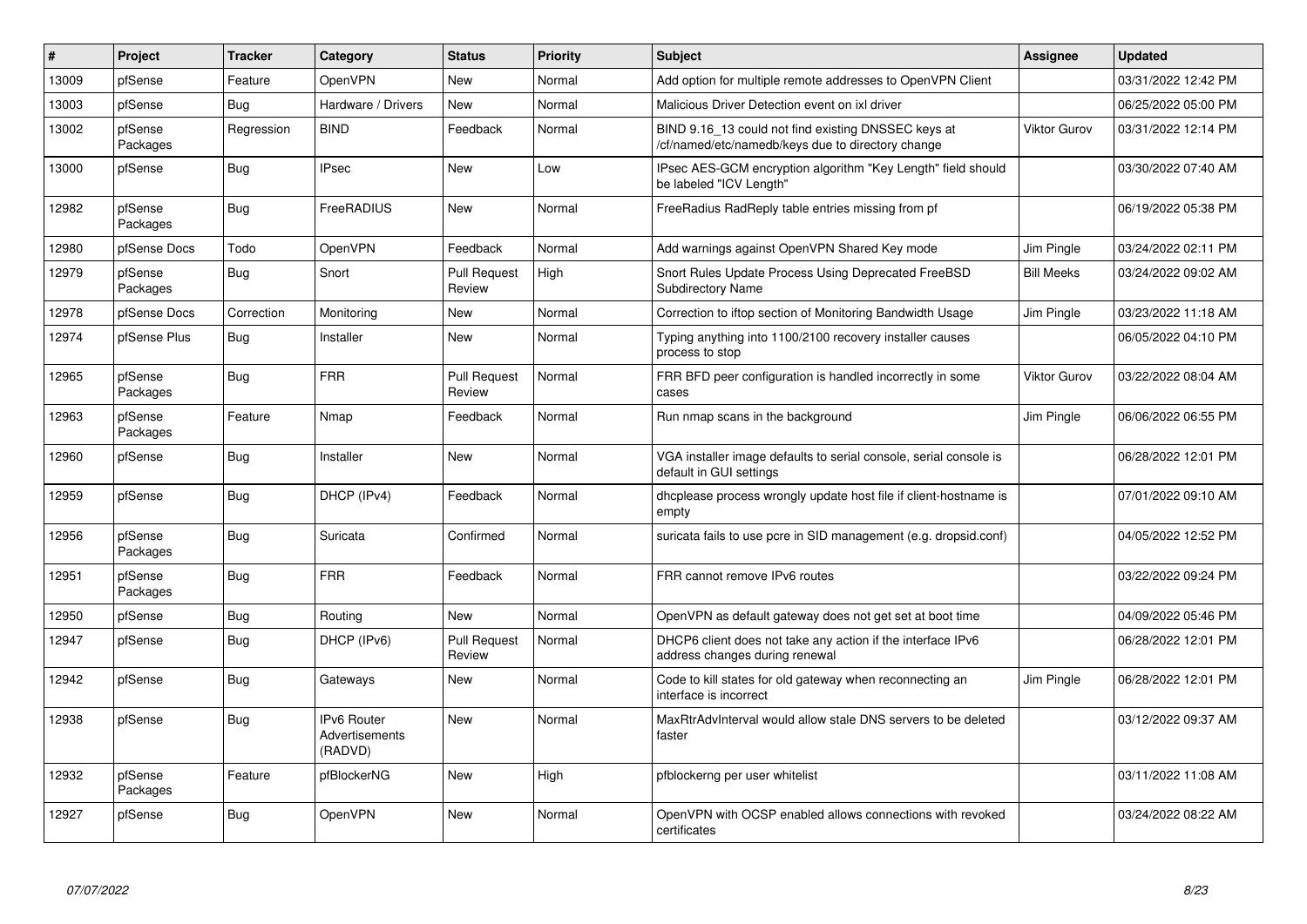| $\vert$ # | Project             | <b>Tracker</b> | Category                        | <b>Status</b>                 | <b>Priority</b> | <b>Subject</b>                                                                                        | Assignee              | <b>Updated</b>      |
|-----------|---------------------|----------------|---------------------------------|-------------------------------|-----------------|-------------------------------------------------------------------------------------------------------|-----------------------|---------------------|
| 12926     | pfSense             | <b>Bug</b>     | Interfaces                      | Feedback                      | Normal          | Changing LAGG type on CARP interfaces makes VIPs go to an<br>"init" State                             |                       | 03/10/2022 10:52 AM |
| 12924     | pfSense<br>Packages | <b>Bug</b>     | WireGuard                       | <b>New</b>                    | Normal          | <b>DNS Resolver WireGuard ACL Inconsistency</b>                                                       | Christian<br>McDonald | 04/10/2022 10:36 AM |
| 12922     | pfSense             | Bug            | DHCP (IPv4)                     | <b>New</b>                    | Normal          | Classless static routes received on DHCP WAN can override<br>chosen default gateway                   |                       | 03/28/2022 10:08 AM |
| 12920     | pfSense             | <b>Bug</b>     | Gateway Monitoring              | <b>Pull Request</b><br>Review | Normal          | Gateway behavior differs when the gateway does not exist in<br>config.xml                             | Viktor Gurov          | 06/28/2022 12:01 PM |
| 12918     | pfSense<br>Packages | Feature        | pfBlockerNG                     | New                           | Normal          | pfBlockerNG-devel changes from xmlrpc sync do not take effect<br>immediately                          |                       | 03/07/2022 02:29 PM |
| 12916     | pfSense<br>Packages | <b>Bug</b>     | pfBlockerNG                     | <b>New</b>                    | Normal          | pfBlockerNG-devel cron job does not trigger xmlrpc sync                                               | Viktor Gurov          | 04/11/2022 12:55 PM |
| 12909     | pfSense<br>Packages | Feature        | Suricata                        | <b>New</b>                    | Normal          | Convert Suricata GeoIP Lookup feature on ALERTS tab to use<br>local GeoIP2 database                   | <b>Viktor Gurov</b>   | 03/07/2022 08:28 AM |
| 12907     | pfSense<br>Packages | Bug            | <b>PIMD</b>                     | Feedback                      | Normal          | PIMD: Nonexistent interfaces should be hidden/disabled in<br>pimd.conf before bringing up the service |                       | 03/07/2022 03:51 PM |
| 12905     | pfSense             | Bug            | Web Interface                   | <b>New</b>                    | Normal          | Add VLAN Re-assignment to Import Interface Mismatch Wizard                                            |                       | 03/07/2022 08:05 AM |
| 12903     | pfSense             | Feature        | <b>Notifications</b>            | New                           | Normal          | alternative authentication methods for email notifications?                                           |                       | 03/07/2022 07:52 AM |
| 12899     | pfSense<br>Packages | Bug            | Suricata                        | <b>New</b>                    | Normal          | Suricata doesn't honor Pass List                                                                      |                       | 03/04/2022 01:22 PM |
| 12894     | pfSense Plus        | Bug            | Certificates                    | <b>New</b>                    | Low             | duplicating freshly created certificates through refreshing                                           |                       | 03/03/2022 02:35 PM |
| 12889     | pfSense<br>Packages | Feature        | <b>FRR</b>                      | <b>New</b>                    | Normal          | FRR GUI add set ipv6 next-hop global                                                                  |                       | 03/02/2022 06:10 AM |
| 12888     | pfSense             | <b>Bug</b>     | Rules / NAT                     | New                           | Normal          | pfSense sends un-NATed packets during OpenVPN startup                                                 |                       | 03/01/2022 03:13 PM |
| 12883     | pfSense Docs        | Todo           | <b>DNS</b>                      | <b>New</b>                    | Normal          | Feedback on Services - DNS Resolver - Host Overrides                                                  |                       | 02/28/2022 07:54 PM |
| 12882     | pfSense<br>Packages | Feature        | pfBlockerNG                     | Feedback                      | Normal          | Add the option to specify CURLOPT_INTERFACE in<br>pfBlockerNG IPv4/IPv6 lists                         |                       | 03/24/2022 11:16 AM |
| 12878     | pfSense             | <b>Bug</b>     | <b>Traffic Shaper</b><br>(ALTQ) | Incomplete                    | Normal          | Traffic shaping by interface, route queue bandwidth inbound, out<br>by a large factor.                |                       | 06/06/2022 07:03 AM |
| 12877     | pfSense             | <b>Bug</b>     | <b>Dynamic DNS</b>              | Feedback                      | Normal          | Cloudflare DynDNS fails to update more than two addresses                                             |                       | 05/29/2022 06:56 PM |
| 12875     | pfSense             | Bug            | Package System                  | New                           | Normal          | Import zabbix-agent6 and zabbix-proxy6 from FreeBSD Ports                                             |                       | 05/28/2022 06:50 PM |
| 12874     | pfSense             | Feature        | OpenVPN                         | <b>New</b>                    | Normal          | OpenVPN RADIUS Framed-Pool                                                                            |                       | 02/25/2022 02:24 PM |
| 12869     | pfSense<br>Packages | Bug            | <b>BIND</b>                     | Feedback                      | Normal          | Bind DNS Package AAAA filtering Broken on new ZFS Installs                                            | <b>Viktor Gurov</b>   | 03/09/2022 12:38 PM |
| 12865     | pfSense<br>Packages | Todo           | <b>RRD Summary</b>              | Feedback                      | Normal          | <b>RRD Summary improvements</b>                                                                       | <b>Viktor Gurov</b>   | 03/04/2022 12:20 PM |
| 12863     | pfSense             | Feature        | Authentication                  | New                           | Very Low        | dynamically tune sha512crypt rounds                                                                   | Jim Pingle            | 03/19/2022 12:53 PM |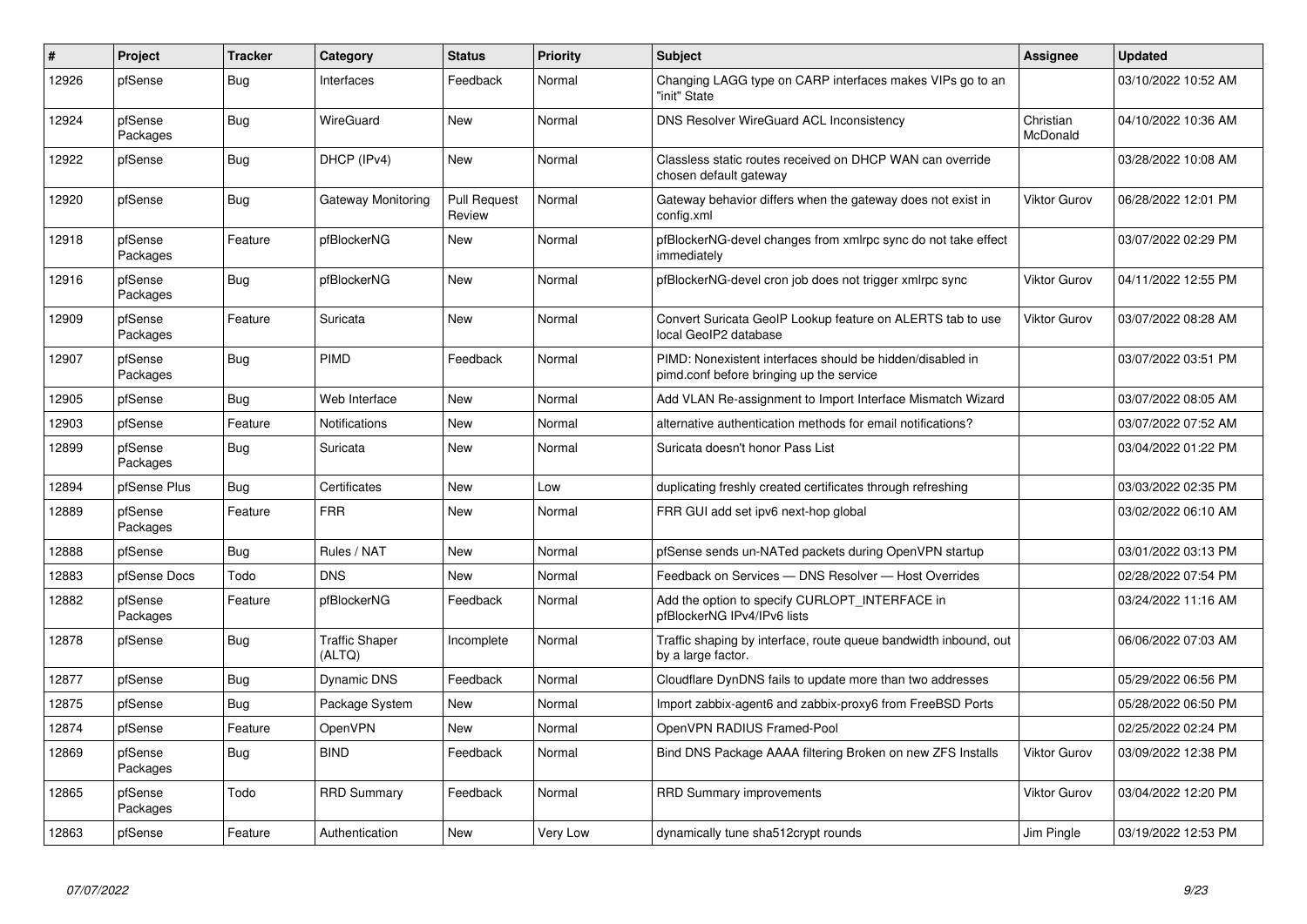| ∦     | <b>Project</b>      | <b>Tracker</b> | Category                            | <b>Status</b> | <b>Priority</b> | <b>Subject</b>                                                                                                | <b>Assignee</b> | <b>Updated</b>      |
|-------|---------------------|----------------|-------------------------------------|---------------|-----------------|---------------------------------------------------------------------------------------------------------------|-----------------|---------------------|
| 12861 | pfSense Docs        | Correction     | Hardware                            | New           | Normal          | pfSense hardware tuning guide references obsolete interface<br>loader variable & buffer limits                |                 | 02/23/2022 05:31 PM |
| 12860 | pfSense<br>Packages | Feature        | New Package<br>Request              | New           | Normal          | add mmc-utils package to all images                                                                           |                 | 02/24/2022 07:18 AM |
| 12859 | pfSense<br>Packages | Feature        | Zabbix                              | <b>New</b>    | Normal          | Add Zabbix 6.0 LTS (agent and proxy) packages                                                                 |                 | 02/23/2022 07:11 AM |
| 12857 | pfSense             | Bug            | Gateways                            | New           | Normal          | Firewall gateway goes away when making changes to Bridge0<br>device                                           |                 | 02/27/2022 11:20 AM |
| 12853 | pfSense             | Bug            | <b>NAT Reflection</b>               | Feedback      | High            | Network Address Translation - Pure NAT pfsense freeze after<br>reboot                                         |                 | 02/22/2022 08:40 AM |
| 12850 | pfSense             | Bug            | Routing                             | New           | Low             | Console error during boot: "route: route has not been found"                                                  |                 | 02/22/2022 08:27 AM |
| 12849 | pfSense             | Bug            | <b>Operating System</b>             | New           | Normal          | pfsync kernel crash on reboot                                                                                 | Mateusz Guzik   | 02/22/2022 02:02 PM |
| 12848 | pfSense             | Feature        | <b>Dynamic DNS</b>                  | <b>New</b>    | Normal          | Evaluation of the DynDNS "Result Match" string                                                                |                 | 02/22/2022 02:01 AM |
| 12845 | pfSense<br>Packages | Bug            | softflowd                           | New           | Normal          | softflowd wrong vlan tag                                                                                      |                 | 02/21/2022 10:40 AM |
| 12832 | pfSense Plus        | Feature        | Hardware / Drivers                  | New           | Very Low        | 6100 configurable Blinking Blue LED                                                                           |                 | 02/22/2022 07:30 AM |
| 12829 | pfSense             | <b>Bug</b>     | <b>Traffic Shaper</b><br>(Limiters) | Feedback      | Normal          | Dummynet kernel module fails to load after upgrade.                                                           |                 | 03/17/2022 09:26 AM |
| 12828 | pfSense             | <b>Bug</b>     | Wireless                            | <b>New</b>    | Normal          | pfSense keeps crashing (Fatal trap 12: page fault while in kernel<br>mode)                                    |                 | 02/21/2022 07:55 AM |
| 12823 | pfSense             | Bug            | DHCP (IPv6)                         | New           | Normal          | Multiple DHCP6 WAN connections PPPoE interface 'defached'<br>status                                           |                 | 02/18/2022 05:39 AM |
| 12822 | pfSense<br>Packages | Bug            | pfBlockerNG                         | <b>New</b>    | Normal          | IPv4 Source ASN format not working                                                                            |                 | 02/18/2022 10:47 AM |
| 12821 | pfSense             | Regression     | Hardware / Drivers                  | Confirmed     | Normal          | Intel e1000 driver (em & igb) cannot pass VLAN0 tagged packets                                                |                 | 07/02/2022 09:01 PM |
| 12813 | pfSense             | Feature        | Installer                           | New           | Low             | Recover extra data in the installer                                                                           |                 | 02/17/2022 07:52 AM |
| 12812 | pfSense<br>Packages | Feature        | arpwatch                            | New           | Normal          | Would it be helpful if the FreeBSD net-mgmt/arpwatch port had<br>an option to use mail/dma for mail delivery? |                 | 02/16/2022 06:09 PM |
| 12811 | pfSense             | <b>Bug</b>     | Gateway Monitoring                  | <b>New</b>    | Normal          | Services are not restarted when PPP interfaces connect                                                        | Jim Pingle      | 06/30/2022 03:18 AM |
| 12806 | pfSense<br>Packages | Todo           | node_exporter                       | New           | Normal          | Update node_exporter to 1.3.1                                                                                 |                 | 02/15/2022 05:26 PM |
| 12805 | pfSense Docs        | New Content    | General                             | New           | Very Low        | Add documentation about what triggers a notfication                                                           |                 | 02/15/2022 05:10 PM |
| 12804 | pfSense Docs        | New Content    | General                             | <b>New</b>    | Very Low        | Create Slack documentation                                                                                    |                 | 02/15/2022 04:59 PM |
| 12797 | pfSense             | <b>Bug</b>     | UPnP/NAT-PMP                        | New           | Normal          | UPnP+STUN forms invalid outbound NAT rules using the<br>external address discovered from STUN                 |                 | 02/15/2022 01:01 PM |
| 12796 | pfSense             | <b>Bug</b>     | Upgrade                             | Confirmed     | Normal          | 2.5.2 -> 2.6.0 upgrade segfaults if certain packages are installed.                                           |                 | 05/24/2022 07:43 AM |
| 12791 | pfSense Docs        | New Content    | Diagnostics                         | New           | Normal          | Diagnostic Information for Support (pfSense)                                                                  |                 | 02/13/2022 08:49 PM |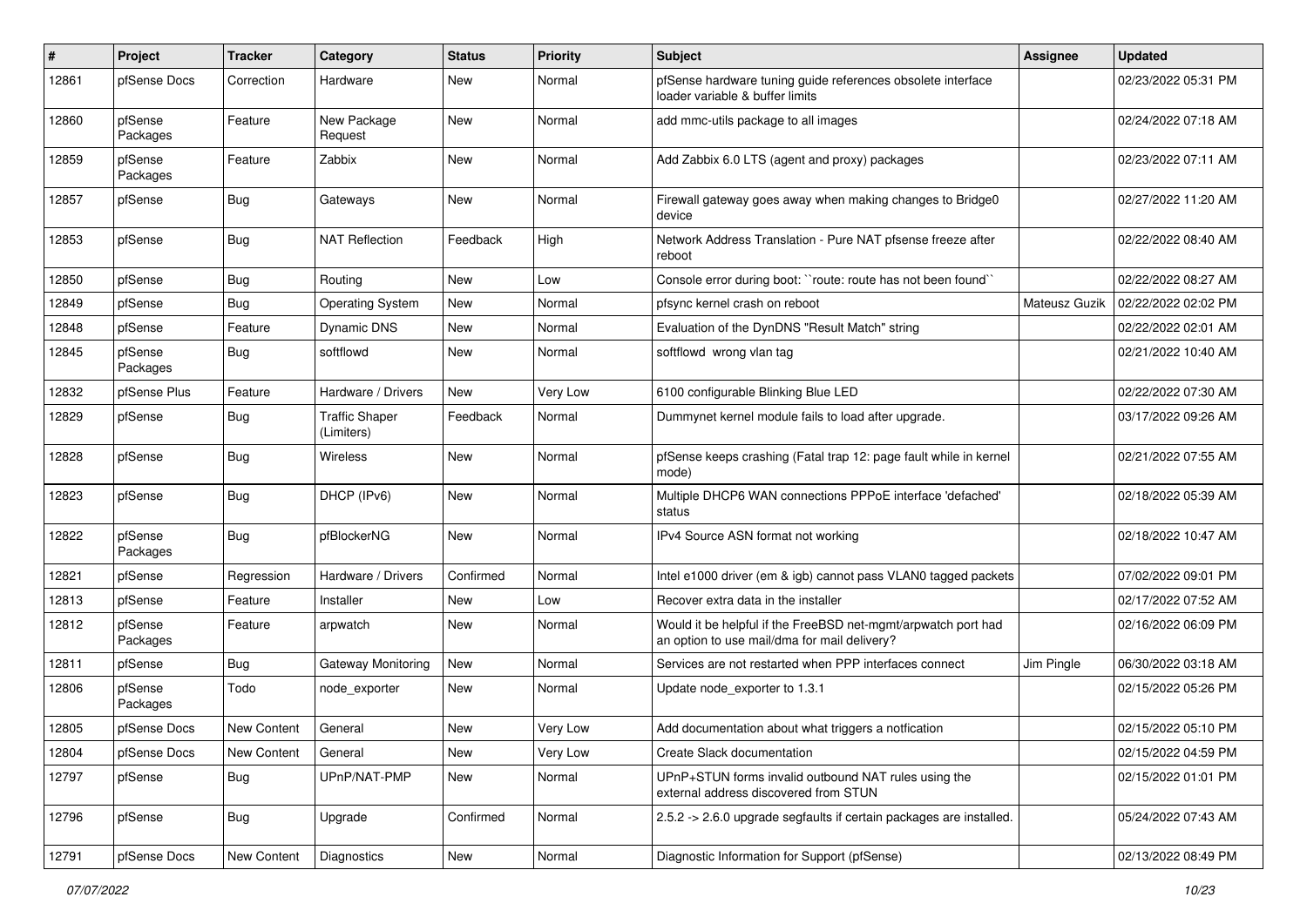| #     | Project             | Tracker    | Category         | <b>Status</b>                 | <b>Priority</b> | <b>Subject</b>                                                                                                                                                           | <b>Assignee</b>       | <b>Updated</b>      |
|-------|---------------------|------------|------------------|-------------------------------|-----------------|--------------------------------------------------------------------------------------------------------------------------------------------------------------------------|-----------------------|---------------------|
| 12789 | pfSense<br>Packages | Feature    | <b>ACME</b>      | New                           | Very Low        | Show expiration date of certificates in the ACME package list                                                                                                            |                       | 02/14/2022 09:20 AM |
| 12787 | pfSense Docs        | Todo       | <b>IPsec</b>     | New                           | Normal          | Feedback on pfSense Configuration Recipes - Routing Internet<br>Traffic Through a Site-to-Site IPsec Tunnel                                                              |                       | 02/11/2022 11:28 PM |
| 12782 | pfSense             | Todo       | Build / Release  | <b>New</b>                    | Normal          | Disable compatibility flag                                                                                                                                               | <b>Brad Davis</b>     | 06/28/2022 12:01 PM |
| 12774 | pfSense             | <b>Bug</b> | Backup / Restore | New                           | Normal          | Picture widget image is not saved in backup                                                                                                                              |                       | 04/04/2022 04:48 AM |
| 12768 | pfSense             | Feature    | Upgrade          | New                           | Normal          | pfSense-repo: Make sure default config file exists                                                                                                                       |                       | 06/28/2022 12:01 PM |
| 12767 | pfSense<br>Packages | <b>Bug</b> | Avahi            | New                           | Normal          | `Package radavahi-daemon does does not exist in current<br>pfSense version and it has been removed" message on<br>pfSense 2.7 restore                                    |                       | 02/07/2022 11:28 AM |
| 12764 | pfSense             | <b>Bug</b> | Gateways         | New                           | Normal          | VTI gateway status is pending after assigning the VTI interface                                                                                                          |                       | 02/07/2022 05:41 AM |
| 12762 | pfSense             | <b>Bug</b> | <b>IPsec</b>     | New                           | Normal          | IPsec keep alive check ignores Child SA Start Action                                                                                                                     | <b>Viktor Gurov</b>   | 02/07/2022 11:21 AM |
| 12760 | pfSense<br>Packages | Bug        | WireGuard        | <b>New</b>                    | Normal          | Link-local addresses disallowed on Wireguard interfaces                                                                                                                  | Christian<br>McDonald | 02/07/2022 03:50 AM |
| 12759 | pfSense Plus        | <b>Bug</b> | Package System   | New                           | Very Low        | Proprietary packages link to non-existant or non-public github<br>pages                                                                                                  |                       | 02/09/2022 10:43 AM |
| 12757 | pfSense             | <b>Bug</b> | Diagnostics      | <b>Pull Request</b><br>Review | Very Low        | Clean up /etc/inc/filter.inc use of pfctl -F                                                                                                                             |                       | 06/28/2022 12:01 PM |
| 12756 | pfSense Docs        | Todo       | WireGuard        | New                           | Normal          | Feedback on pfSense Configuration Recipes - WireGuard<br>Remote Access VPN Configuration Example                                                                         | Christian<br>McDonald | 05/31/2022 11:42 AM |
| 12751 | pfSense<br>Packages | <b>Bug</b> | <b>FRR</b>       | <b>New</b>                    | Normal          | Improve FRR route restoration after gateway events                                                                                                                       |                       | 02/06/2022 11:07 PM |
| 12748 | pfSense<br>Packages | Feature    | Suricata         | New                           | Normal          | Suricata blocked page timestamp breakout to it's own sortable<br>column                                                                                                  |                       | 02/01/2022 12:06 PM |
| 12747 | pfSense             | <b>Bug</b> | Logging          | New                           | Normal          | System log is filled by sshguard                                                                                                                                         |                       | 07/05/2022 07:41 AM |
| 12746 | pfSense             | Feature    | Interfaces       | New                           | High            | <b>IPoE</b> feature for WAN interface                                                                                                                                    |                       | 02/01/2022 01:42 AM |
| 12742 | pfSense<br>Packages | <b>Bug</b> | FreeRADIUS       | Feedback                      | Normal          | freeRADIUS virtual-server-default: modules dailycounter,<br>monthlycounter, noreset counter, expire on login in authorize<br>section prevent virtual server from loading |                       | 03/01/2022 12:45 PM |
| 12740 | pfSense             | <b>Bug</b> | FreeBSD          | Incomplete                    | Normal          | panic: esp input cb: Unexpected address family                                                                                                                           |                       | 01/27/2022 01:19 PM |
| 12737 | pfSense             | <b>Bug</b> | Certificates     | New                           | Normal          | CApath is not defined by default in curl                                                                                                                                 |                       | 06/28/2022 12:01 PM |
| 12736 | pfSense<br>Packages | Feature    | pfBlockerNG      | New                           | Low             | Allow custom cron intervals                                                                                                                                              |                       | 01/30/2022 08:55 PM |
| 12734 | pfSense             | <b>Bug</b> | Web Interface    | Incomplete                    | Low             | Long hostname breaks DHCP leases layout                                                                                                                                  |                       | 01/31/2022 01:03 PM |
| 12732 | pfSense<br>Packages | Bug        | squidguard       | New                           | High            | Squid https filtering squidguard acl target list - erratic behaviour                                                                                                     |                       | 01/26/2022 09:11 AM |
| 12730 | pfSense             | <b>Bug</b> | Captive Portal   | New                           | Normal          | RADIUS accounting does not work if WAN is down                                                                                                                           |                       | 01/26/2022 05:13 AM |
| 12726 | pfSense             | <b>Bug</b> | Authentication   | New                           | Normal          | LDAP select container button auto populate                                                                                                                               |                       | 01/25/2022 01:48 PM |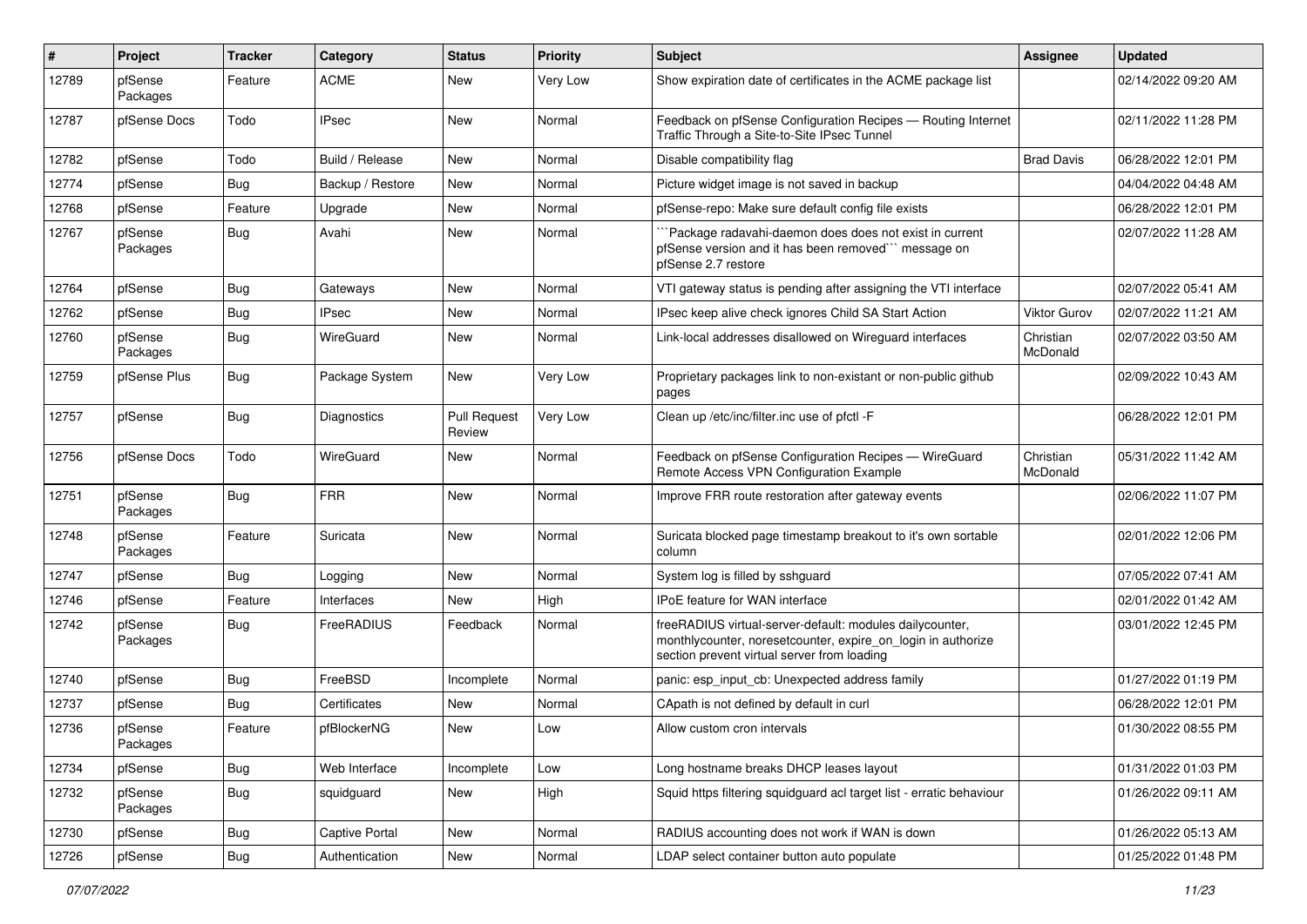| #     | Project             | <b>Tracker</b> | Category               | <b>Status</b>                 | Priority | Subject                                                                                   | Assignee              | <b>Updated</b>      |
|-------|---------------------|----------------|------------------------|-------------------------------|----------|-------------------------------------------------------------------------------------------|-----------------------|---------------------|
| 12720 | pfSense             | <b>Bug</b>     | Rules / NAT            | <b>Pull Request</b><br>Review | Normal   | Hide the "tag" field on non-floating tabs                                                 | Viktor Gurov          | 01/24/2022 03:11 PM |
| 12717 | pfSense<br>Packages | Todo           | Squid                  | New                           | Normal   | Squid 5.x Branch                                                                          |                       | 01/25/2022 06:24 PM |
| 12715 | pfSense             | <b>Bug</b>     | Authentication         | New                           | Normal   | Long system startup time when LDAP is configured and<br>unavailable during startup.       | Christian<br>McDonald | 01/24/2022 05:50 AM |
| 12711 | pfSense<br>Packages | Feature        | Telegraf               | New                           | Normal   | Add InfluxDB V2 support                                                                   |                       | 01/21/2022 02:54 AM |
| 12708 | pfSense             | <b>Bug</b>     | Aliases / Tables       | New                           | Normal   | alias with non resolving DNS entry breaks underlying pf table                             |                       | 02/20/2022 06:13 PM |
| 12706 | pfSense<br>Packages | <b>Bug</b>     | pfBlockerNG            | Feedback                      | Normal   | pfBlockerNG and unbound does not work after switching /var to<br>RAM disk                 | Viktor Gurov          | 03/24/2022 10:47 AM |
| 12705 | pfSense             | <b>Bug</b>     | <b>IPsec</b>           | Incomplete                    | Normal   | ECDSA certificate does not work for IPSec VPN phase 1                                     |                       | 01/24/2022 03:22 PM |
| 12683 | pfSense<br>Packages | <b>Bug</b>     | Snort                  | Feedback                      | Normal   | snort_get_vpns_list() does not include OpenVPN CSO                                        | Viktor Gurov          | 02/15/2022 10:47 AM |
| 12679 | pfSense             | Feature        | Interfaces             | New                           | Normal   | Remind user to update DHCPv6 range when changing interface<br>IPv6 prefix                 |                       | 01/12/2022 07:36 AM |
| 12676 | pfSense             | Feature        | Rules / NAT            | New                           | Normal   | Add the Tagged option on the Port Forward rules edit page                                 |                       | 01/11/2022 05:52 AM |
| 12673 | pfSense             | Bug            | Dashboard              | <b>Pull Request</b><br>Review | Normal   | Firewall Logs Widget fails to update at intervals below 5<br>seconds.                     | Viktor Gurov          | 06/28/2022 12:01 PM |
| 12670 | pfSense<br>Packages | Bug            | <b>ACME</b>            | New                           | Normal   | ACME package writes credentials to system log                                             | Viktor Gurov          | 03/07/2022 10:58 AM |
| 12667 | pfSense<br>Packages | Bug            | WireGuard              | New                           | Normal   | Firewall Crashed After Upgrading Wireguard                                                |                       | 01/07/2022 09:18 AM |
| 12665 | pfSense             | Feature        | Rules / NAT            | New                           | Normal   | Ability to add custom pf rules from the GUI                                               |                       | 01/07/2022 09:30 AM |
| 12659 | pfSense Docs        | Todo           | Hardware               | New                           | Normal   | Feedback on Hardware - Hardware Tuning and<br>Troubleshooting - Flow Control for ix       |                       | 01/16/2022 10:22 AM |
| 12658 | pfSense<br>Packages | Feature        | darkstat               | <b>New</b>                    | Normal   | Adding prometheus metrics to darkstat                                                     |                       | 05/27/2022 09:44 PM |
| 12656 | pfSense<br>Packages | Feature        | New Package<br>Request | New                           | Normal   | <b>NextDNS</b>                                                                            |                       | 01/31/2022 01:50 AM |
| 12655 | pfSense<br>Packages | Bug            | Telegraf               | New                           | Normal   | telegraf, wireguard plugin failing                                                        |                       | 12/30/2021 05:51 PM |
| 12653 | pfSense<br>Packages | Regression     | FRR                    | Feedback                      | Normal   | RIP related startup error                                                                 | Viktor Gurov          | 12/30/2021 08:37 AM |
| 12648 | pfSense             | <b>Bug</b>     | <b>Captive Portal</b>  | New                           | Normal   | Undocumented variables 'listenporthttp' and 'listenporthttps'                             |                       | 12/28/2021 10:44 AM |
| 12645 | pfSense             | Bug            | <b>IPsec</b>           | New                           | Normal   | `filterdns`` does not monitor remote IPsec gateways for IPv6<br>address changes           | Viktor Gurov          | 06/28/2022 12:01 PM |
| 12643 | pfSense<br>Packages | Regression     | Suricata               | Feedback                      | Normal   | Rule categories are cleared after clicking the save button on the<br>Global Settings page |                       | 12/30/2021 03:44 AM |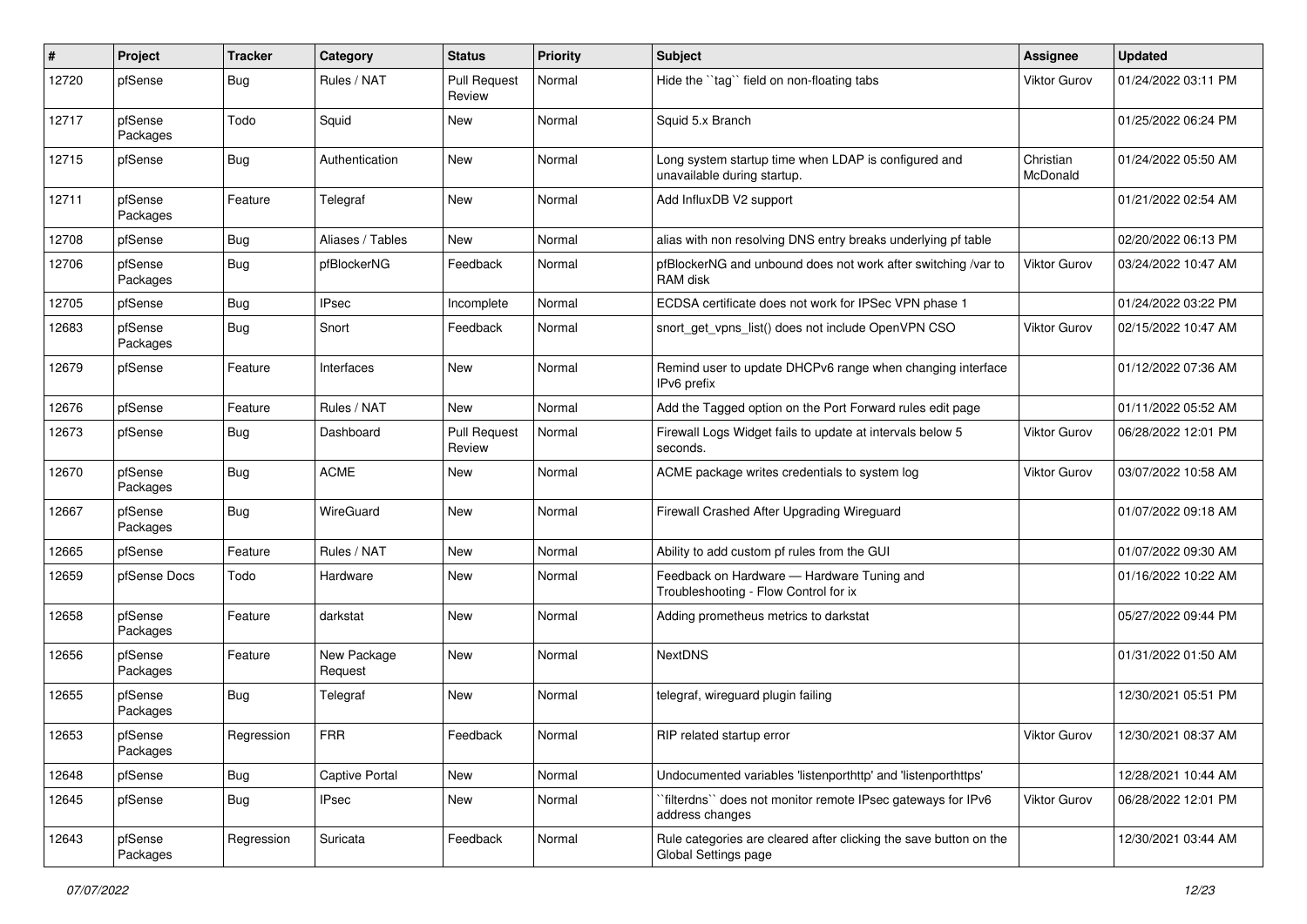| $\#$  | Project             | <b>Tracker</b>     | Category                    | <b>Status</b> | <b>Priority</b> | <b>Subject</b>                                                                                                            | Assignee              | <b>Updated</b>      |
|-------|---------------------|--------------------|-----------------------------|---------------|-----------------|---------------------------------------------------------------------------------------------------------------------------|-----------------------|---------------------|
| 12632 | pfSense             | <b>Bug</b>         | Gateways                    | <b>New</b>    | High            | Assigning a /30 WAN IP address at the console does not save<br>the gateway correctly                                      |                       | 06/28/2022 12:01 PM |
| 12625 | pfSense             | Feature            | Logging                     | New           | Normal          | Granular logging options for default firewall rules.                                                                      |                       | 12/21/2021 06:39 PM |
| 12623 | pfSense<br>Packages | Bug                | <b>ACME</b>                 | <b>New</b>    | Normal          | acme.sh package   DNS-ISPConfig settings                                                                                  | <b>Viktor Gurov</b>   | 03/10/2022 03:42 PM |
| 12612 | pfSense             | Bug                | <b>DNS Resolver</b>         | <b>New</b>    | Normal          | DNS Resolver is restarted during every "rc.newwanip" event                                                                |                       | 06/28/2022 12:01 PM |
| 12608 | pfSense<br>Packages | <b>Bug</b>         | WireGuard                   | New           | High            | WireGuard tunnels monitored by dpinger causing system to stop<br>routing completely in certain situations                 | Christian<br>McDonald | 12/16/2021 03:14 PM |
| 12602 | pfSense             | Feature            | <b>Dynamic DNS</b>          | New           | Normal          | DHCPv6 should allow DDNS Client updates for hosts                                                                         |                       | 12/15/2021 11:00 AM |
| 12600 | pfSense             | Feature            | Aliases / Tables            | <b>New</b>    | Normal          | allow custom mask for a network alias created from a FQDN                                                                 |                       | 12/15/2021 10:50 AM |
| 12597 | pfSense Docs        | <b>New Content</b> | Hardware                    | New           | Normal          | How to reset IPMI settings and password for Netgate appliances                                                            |                       | 05/07/2022 12:33 PM |
| 12581 | pfSense             | Regression         | DHCP (IPv6)                 | <b>New</b>    | Normal          | CARP IPv6 assigned address does not get advertised to<br>endpoints with RADV                                              |                       | 12/16/2021 02:34 PM |
| 12573 | pfSense<br>Packages | Feature            | New Package<br>Request      | <b>New</b>    | Normal          | Dashboard widget with external connection map                                                                             | aleksei<br>prokofiev  | 12/07/2021 07:38 AM |
| 12570 | pfSense Docs        | Correction         | General                     | <b>New</b>    | Normal          | Active appliance list missing 6100                                                                                        |                       | 12/06/2021 11:41 AM |
| 12565 | pfSense Docs        | <b>New Content</b> | OpenVPN                     | New           | Normal          | Document new "Duplicate Connection Limit" option on OpenVPN   Jim Pingle<br>server instances                              |                       | 12/06/2021 08:07 AM |
| 12564 | pfSense             | Feature            | Aliases / Tables            | New           | Low             | add column to show that an Alias is in use by or not                                                                      |                       | 12/04/2021 07:25 PM |
| 12563 | pfSense             | <b>Bug</b>         | OpenVPN                     | <b>New</b>    | Normal          | OpenVPN server doesn't support Framed-IPv6-Address RADIUS<br>attribute                                                    |                       | 12/03/2021 11:19 AM |
| 12553 | pfSense             | Feature            | Backup / Restore            | <b>New</b>    | Normal          | Auto Config Backup: Allow selecting multiple backups for<br>deletion                                                      |                       | 02/22/2022 04:27 AM |
| 12552 | pfSense             | <b>Bug</b>         | OpenVPN                     | <b>New</b>    | Normal          | "Pull DNS" option within OpenVPN client does not cause<br>pfSense to use DNS servers assigned by remote OpenVPN<br>server |                       | 12/08/2021 08:45 AM |
| 12551 | pfSense             | Feature            | <b>DNS Resolver</b>         | New           | Low             | Add ability to set DNS resolver search domain list                                                                        |                       | 12/01/2021 11:18 AM |
| 12549 | pfSense             | Regression         | <b>IPsec</b>                | <b>New</b>    | Normal          | Per-user Mobile IPsec settings are not applied to connecting<br>mobile clients                                            | Jim Pingle            | 06/28/2022 12:01 PM |
| 12547 | pfSense             | Bug                | <b>Operating System</b>     | Feedback      | Normal          | unsheduled system reboot/crash                                                                                            | Mateusz Guzik         | 12/01/2021 01:20 PM |
| 12546 | pfSense Plus        | Feature            | Authentication              | <b>New</b>    | Normal          | Add 2FA Support to pfSense Plus Local Database Authentication                                                             |                       | 06/25/2022 05:30 PM |
| 12543 | pfSense             | <b>Bug</b>         | Web Interface               | Feedback      | Normal          | Deleteing a Outbound NAT rule gave me an empty rule and<br>displayed php error in UI.                                     |                       | 02/14/2022 04:36 AM |
| 12542 | pfSense             | <b>Bug</b>         | <b>Virtual IP Addresses</b> | <b>New</b>    | Normal          | Cannot assign a same IPv6 Link-Local address to different<br>interfaces                                                   |                       | 11/25/2021 01:41 AM |
| 12539 | pfSense             | <b>Bug</b>         | Interfaces                  | <b>New</b>    | Low             | Changing VLAN ID for LAN interface in assignments silently<br>fails.                                                      |                       | 11/23/2021 04:12 AM |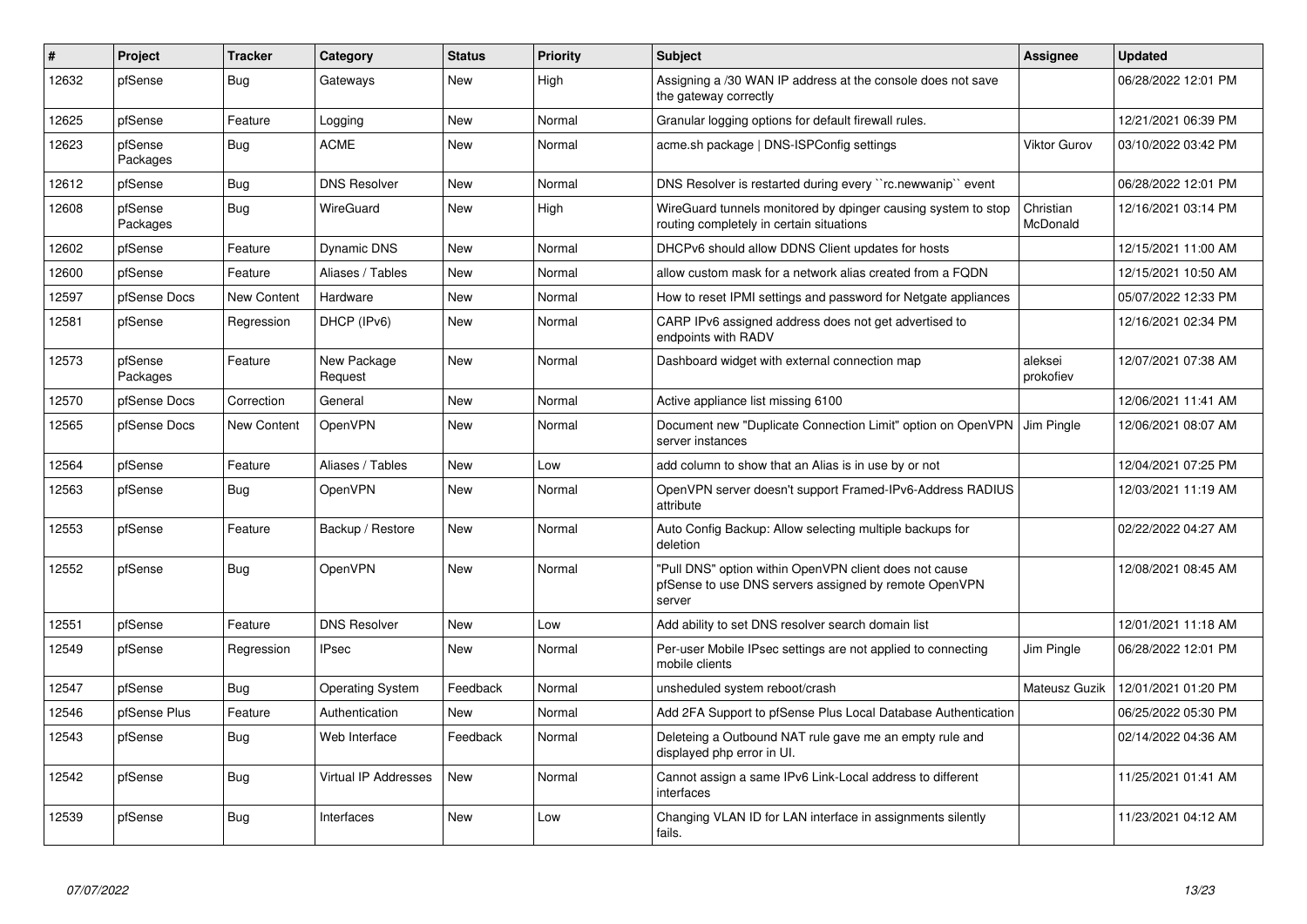| $\pmb{\#}$ | Project             | <b>Tracker</b> | Category                 | <b>Status</b>                 | <b>Priority</b> | Subject                                                                                            | <b>Assignee</b>       | <b>Updated</b>      |
|------------|---------------------|----------------|--------------------------|-------------------------------|-----------------|----------------------------------------------------------------------------------------------------|-----------------------|---------------------|
| 12538      | pfSense<br>Packages | <b>Bug</b>     | <b>PIMD</b>              | New                           | Normal          | PIMD sub-interface bug                                                                             |                       | 11/20/2021 09:44 PM |
| 12535      | pfSense Docs        | Correction     | <b>Firewall Rules</b>    | New                           | Normal          | Negate Rules function does not match the description                                               |                       | 07/01/2022 07:20 AM |
| 12534      | pfSense Plus        | Feature        | Hardware / Drivers       | New                           | Normal          | Generate a ISO Image for Remote Restore of pfSense Plus on<br>the XG-1537 and 1541 units with IPMI |                       | 05/30/2022 10:28 AM |
| 12526      | pfSense<br>Packages | Feature        | WireGuard                | New                           | Normal          | <b>WireGuard Widget</b>                                                                            | Christian<br>McDonald | 11/17/2021 07:15 AM |
| 12525      | pfSense<br>Packages | Feature        | WireGuard                | New                           | Normal          | WireGuard Tunnel restore configuration                                                             | Christian<br>McDonald | 11/17/2021 07:15 AM |
| 12524      | pfSense Plus        | Feature        | <b>Operating System</b>  | New                           | Normal          | OpenSSL QAT Engine                                                                                 |                       | 04/10/2022 02:54 AM |
| 12522      | pfSense             | Feature        | OpenVPN                  | New                           | Very Low        | More flexible Client-Specific Override options for controlling<br>options pushed to clients        |                       | 04/11/2022 03:11 PM |
| 12521      | pfSense             | Feature        | <b>Operating System</b>  | New                           | Very Low        | Add the BBR2, QUIC, RACK Congestion Control (CC) protocols                                         |                       | 11/15/2021 07:40 AM |
| 12520      | pfSense<br>Packages | Feature        | Squid                    | New                           | High            | [Squid] - Allow or Deny Mappings from IP/Host/GeoIP sources                                        |                       | 11/12/2021 02:13 PM |
| 12519      | pfSense             | Bug            | Authentication           | New                           | Normal          | Fail authentication using special character in password via the<br>LDAP connector                  |                       | 11/12/2021 07:39 AM |
| 12513      | pfSense<br>Packages | Feature        | WireGuard                | New                           | Normal          | WireGuard Utilization Status (Beyond Active Connection)                                            | Christian<br>McDonald | 12/22/2021 08:40 PM |
| 12509      | pfSense             | Bug            | OpenVPN                  | New                           | Normal          | Deffered authentication does not work with auth-gen-token<br>external-auth or pusk "auth-token"    |                       | 11/08/2021 04:01 AM |
| 12508      | pfSense             | <b>Bug</b>     | <b>DHCP Relay</b>        | New                           | Normal          | DHCP Relay over VPN                                                                                |                       | 11/06/2021 11:25 AM |
| 12507      | pfSense<br>Packages | <b>Bug</b>     | softflowd                | <b>Pull Request</b><br>Review | Normal          | Add support for bi-directional flows in softflowd                                                  |                       | 11/11/2021 03:53 AM |
| 12506      | pfSense<br>Packages | Bug            | Suricata                 | Feedback                      | Normal          | Only selected instance is restarted on suppress list change                                        | Viktor Gurov          | 12/01/2021 04:43 AM |
| 12504      | pfSense             | Bug            | Interfaces               | New                           | Normal          | BCM57412 NetXtreme-E 10Gb RDMA Ethernet controller issue                                           |                       | 11/05/2021 04:51 AM |
| 12502      | pfSense<br>Packages | Feature        | syslog-ng                | New                           | Normal          | Syslog-ng Configuration Library (scl) missing                                                      |                       | 11/02/2021 06:06 PM |
| 12495      | pfSense             | Feature        | Dynamic DNS              | <b>Pull Request</b><br>Review | Normal          | DynDNS: add deSEC IPv4&v6 simultaneos update                                                       | Lukas Wiest           | 11/01/2021 08:53 AM |
| 12494      | pfSense             | Feature        | Dynamic DNS              | <b>Pull Request</b><br>Review | Normal          | DynDNS: make simultaneous update of IP and LegacyIP<br>possible                                    | <b>Lukas Wiest</b>    | 11/01/2021 08:52 AM |
| 12491      | pfSense<br>Packages | Feature        | squidguard               | New                           | Normal          | squidguard: allow multiple regex                                                                   |                       | 10/28/2021 03:30 PM |
| 12483      | pfSense             | <b>Bug</b>     | Configuration<br>Backend | New                           | Normal          | GUI creates inconsistent config.xml                                                                |                       | 10/23/2021 06:48 AM |
| 12475      | pfSense<br>Packages | <b>Bug</b>     | OpenVPN Client<br>Export | Feedback                      | Normal          | OpenVPN Client Export does not show certificate without private<br>key                             | Jim Pingle            | 02/17/2022 08:24 AM |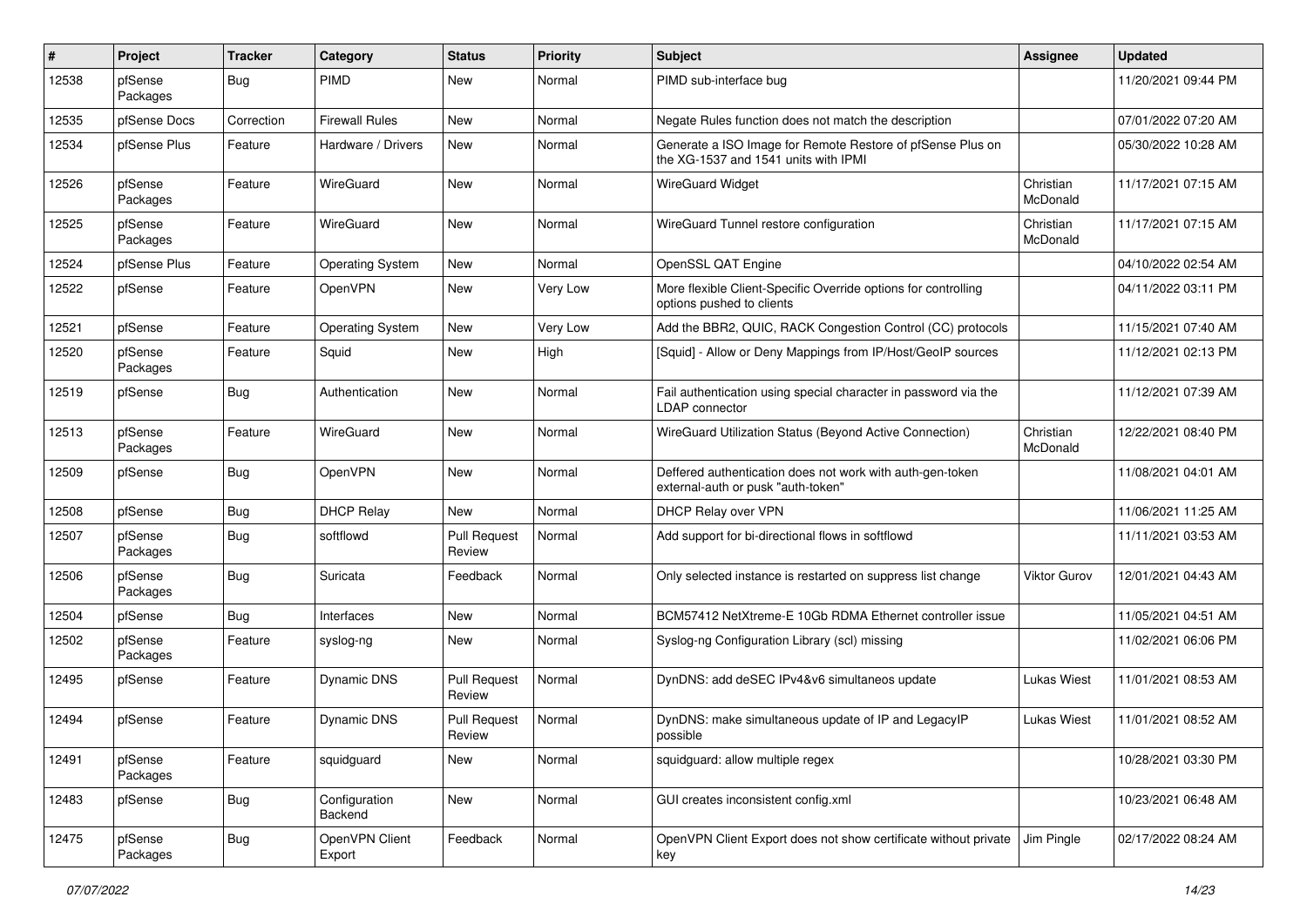| $\#$  | Project             | <b>Tracker</b> | Category                    | <b>Status</b>                 | Priority       | <b>Subject</b>                                                                                                                      | <b>Assignee</b>     | <b>Updated</b>      |
|-------|---------------------|----------------|-----------------------------|-------------------------------|----------------|-------------------------------------------------------------------------------------------------------------------------------------|---------------------|---------------------|
| 12473 | pfSense             | Feature        | <b>IPsec</b>                | New                           | Normal         | Allow user adjustment of IPsec Keep Alive periodic checks                                                                           |                     | 12/22/2021 05:59 AM |
| 12467 | pfSense             | Bug            | Captive Portal              | New                           | Normal         | CP error on client disconnect after reboot                                                                                          |                     | 10/17/2021 05:35 AM |
| 12466 | pfSense             | Feature        | OpenVPN                     | New                           | Very Low       | Option to Disable Renegotiation timer in OpenVPN Server                                                                             |                     | 06/27/2022 07:22 AM |
| 12465 | pfSense<br>Packages | Feature        | haproxy                     | <b>New</b>                    | Normal         | Add forwardfor advanced usecases                                                                                                    |                     | 10/16/2021 07:35 PM |
| 12464 | pfSense             | Bug            | Logging                     | <b>Pull Request</b><br>Review | Normal         | Syslog Auth messages are sent as Emergency Level                                                                                    |                     | 06/28/2022 12:01 PM |
| 12462 | pfSense<br>Packages | Feature        | Telegraf                    | <b>Pull Request</b><br>Review | Normal-package | Telegraf: Add "devfs" to ignore_fs                                                                                                  | Offstage Roller     | 10/18/2021 09:03 AM |
| 12461 | pfSense Docs        | Todo           | Hardware                    | New                           | Normal         | Improve macOS Serial Command Instructions                                                                                           |                     | 10/15/2021 03:47 PM |
| 12459 | pfSense             | Todo           | <b>Virtual IP Addresses</b> | <b>New</b>                    | Normal         | Add IP Alias subnet input validation                                                                                                |                     | 10/15/2021 09:35 AM |
| 12458 | pfSense             | Feature        | Authentication              | New                           | Normal         | Use "unixHomeDirectory" instead of "homeDirectory" when<br>LDAP authentication server is Active Directory                           |                     | 10/15/2021 08:18 AM |
| 12457 | pfSense Docs        | Todo           | Packages                    | New                           | Very Low       | Add UPS Configuration Recipes for apcupsd and nut UPS<br>Packages with Common Brand Units                                           |                     | 10/18/2021 08:37 AM |
| 12451 | pfSense             | Bug            | Virtual IP Addresses        | New                           | Normal         | deleteVIP() does not check RFC2136 Update Source                                                                                    |                     | 10/13/2021 10:06 AM |
| 12444 | pfSense<br>Packages | Bug            | ntop                        | New                           | Normal         | ntopng throws errors when viewing single host                                                                                       |                     | 10/11/2021 12:39 PM |
| 12436 | pfSense             | Bug            | <b>PPPoE Server</b>         | <b>New</b>                    | Normal         | Pppoe server config gui does not allow setting of chap<br>authentication, and sets the network start address for allocation<br>to 0 |                     | 10/21/2021 08:15 AM |
| 12431 | pfSense             | Todo           | Web Interface               | <b>Pull Request</b><br>Review | Normal         | GUI pages should use "POST" for AJAX calls, not "GET"                                                                               | <b>Viktor Gurov</b> | 06/28/2022 12:01 PM |
| 12427 | pfSense<br>Packages | Todo           | haproxy                     | <b>New</b>                    | Normal         | ha-proxy: action order in the GUI is not keeped in the resulting<br>ha-proxy configuration                                          |                     | 10/06/2021 07:02 AM |
| 12423 | pfSense<br>Packages | Bug            | pfBlockerNG                 | Feedback                      | Normal         | Dashboard shows "SQLite database missing, Force Reload<br>DNSBL to recover!"                                                        |                     | 12/31/2021 01:06 PM |
| 12421 | pfSense             | Bug            | Rules / NAT                 | <b>New</b>                    | Normal         | IPV6 limiter bug                                                                                                                    |                     | 10/02/2021 08:44 AM |
| 12414 | pfSense<br>Packages | Bug            | pfBlockerNG                 | Feedback                      | Normal         | DNSBL SafeSearch page displays input validation error if DoH /<br>DoT blocking is not enabled                                       |                     | 12/30/2021 02:49 PM |
| 12411 | pfSense Docs        | Todo           | <b>High Availability</b>    | New                           | Normal         | Feedback on High Availability - pfSense XML-RPC Config Sync<br>Overview                                                             |                     | 09/29/2021 10:39 AM |
| 12402 | pfSense Docs        | Todo           | Configuration               | New                           | Normal         | Feedback on Configuration - Advanced Configuration Options<br>- Notifications                                                       |                     | 09/24/2021 12:46 AM |
| 12401 | pfSense             | Bug            | <b>Traffic Graphs</b>       | New                           | Normal         | Traffic graphs with untagged and tagged VLAN on same<br>interface                                                                   |                     | 09/23/2021 09:18 PM |
| 12400 | pfSense Docs        | Correction     | <b>NAT</b>                  | New                           | Normal         | NAT 1:1 documentation - multi-wan information                                                                                       |                     | 03/13/2022 12:53 PM |
| 12395 | pfSense Docs        | Todo           | Packages                    | New                           | Normal         | Feedback on Packages - FRR Package - Border Gateway<br>Protocol - BGP Required Information                                          |                     | 09/21/2021 04:32 PM |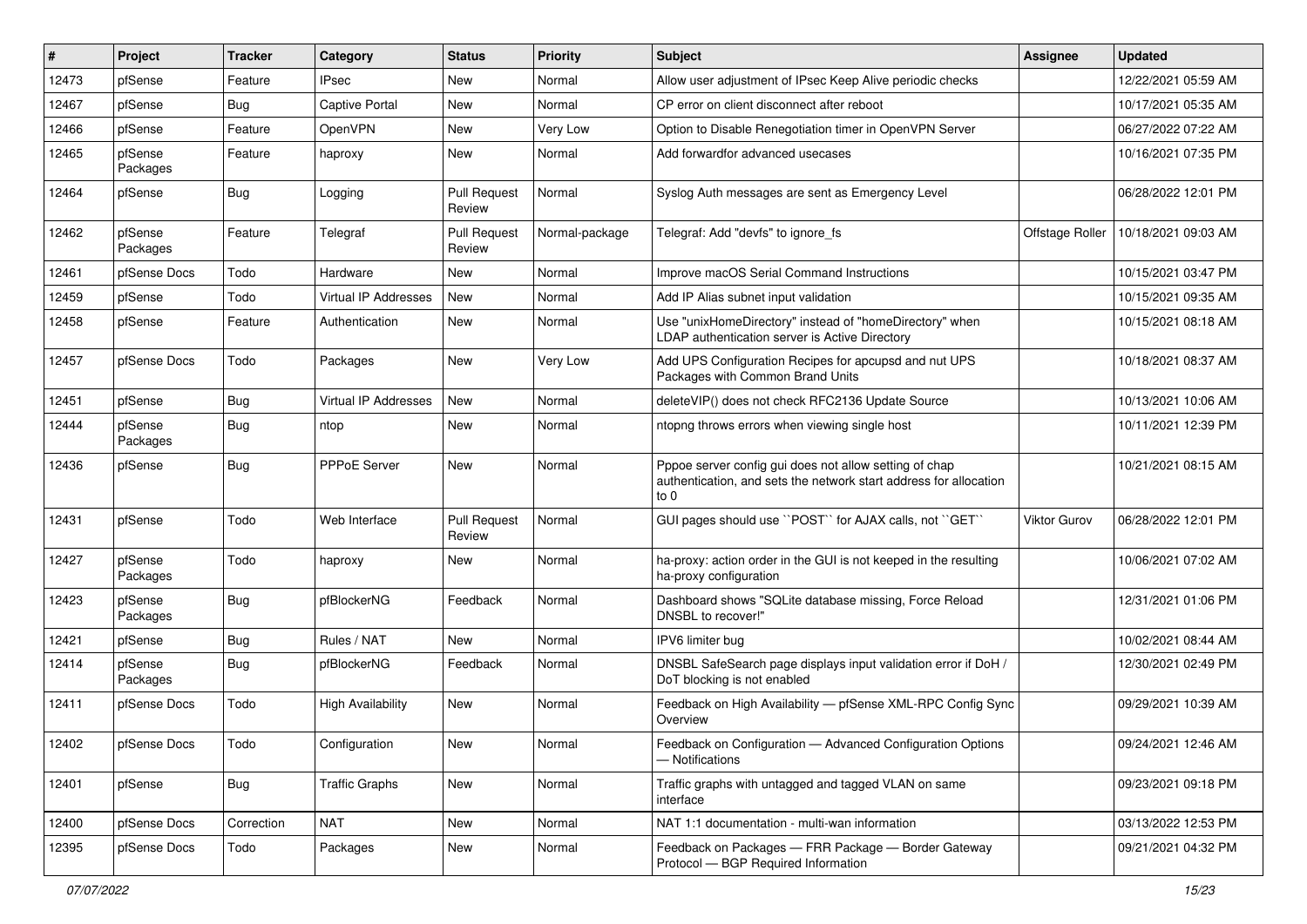| #     | Project             | <b>Tracker</b> | Category                        | <b>Status</b>                 | <b>Priority</b> | Subject                                                                                                         | Assignee            | <b>Updated</b>      |
|-------|---------------------|----------------|---------------------------------|-------------------------------|-----------------|-----------------------------------------------------------------------------------------------------------------|---------------------|---------------------|
| 12393 | pfSense             | <b>Bug</b>     | <b>Traffic Shaper</b><br>(ALTQ) | New                           | Low             | Priority of gOthersLow higher than default queues                                                               |                     | 09/21/2021 02:48 PM |
| 12385 | pfSense             | <b>Bug</b>     | Virtual IP Addresses            | <b>Pull Request</b><br>Review | Normal          | deleteVIP() does not check 1:1 NAT and Outbound NAT rules                                                       | Viktor Gurov        | 06/28/2022 12:01 PM |
| 12382 | pfSense             | Regression     | OpenVPN                         | New                           | Normal          | Certificate Depth checking creates OpenVPN micro-outages<br>every time a user authenticates after 2.5.2 upgrade |                     | 01/17/2022 04:17 AM |
| 12370 | pfSense             | Feature        | Rules / NAT                     | New                           | Low             | Add limiters to Queue column on firewall rule list                                                              |                     | 09/14/2021 07:37 AM |
| 12369 | pfSense<br>Packages | Feature        | Mail report                     | New                           | Low             | Skip If No Content issue                                                                                        |                     | 09/14/2021 06:40 AM |
| 12367 | pfSense             | Todo           | Installer                       | New                           | Normal          | ZFS: Do not show memstick disk on target list                                                                   |                     | 09/13/2021 07:37 AM |
| 12358 | pfSense<br>Packages | Feature        | pfBlockerNG                     | New                           | Normal          | IP List Copy/Import/Export                                                                                      |                     | 09/09/2021 01:56 PM |
| 12357 | pfSense             | <b>Bug</b>     | <b>Captive Portal</b>           | New                           | Normal          | Captive Portal popup Logout button loads full login page in<br>popup when clicked                               |                     | 10/27/2021 12:10 PM |
| 12354 | pfSense<br>Packages | Todo           | haproxy                         | Feedback                      | High            | Update haproxy-devel to mitigate CVE-2021-40346                                                                 | <b>Viktor Gurov</b> | 05/12/2022 08:50 AM |
| 12351 | pfSense<br>Packages | Todo           | pfBlockerNG                     | Feedback                      | Normal          | Remove non-functional feeds                                                                                     | Viktor Gurov        | 02/04/2022 02:29 PM |
| 12343 | pfSense             | Feature        | Diagnostics                     | <b>New</b>                    | Low             | Real time traffic monitoring                                                                                    |                     | 09/06/2021 01:26 PM |
| 12338 | pfSense<br>Packages | <b>Bug</b>     | <b>RRD Summary</b>              | New                           | Normal          | RRD Summary does not report data on 3100                                                                        |                     | 04/15/2022 02:54 PM |
| 12335 | pfSense             | <b>Bug</b>     | <b>IPsec</b>                    | New                           | Normal          | IPsec DNS inefficiency                                                                                          | Jim Pingle          | 06/28/2022 12:01 PM |
| 12330 | pfSense<br>Packages | <b>Bug</b>     | pfBlockerNG                     | Feedback                      | Normal          | pfBlockerNG devel creating invalid NAT rules on boot                                                            |                     | 04/21/2022 12:40 PM |
| 12329 | pfSense<br>Packages | Feature        | Avahi                           | New                           | Normal          | Add optional floating firewall rules for IPv4 and IPv6                                                          |                     | 02/09/2022 04:43 PM |
| 12322 | pfSense<br>Packages | <b>Bug</b>     | Suricata                        | Feedback                      | Normal          | Suricata creates invalid HOME_NET entries                                                                       | Viktor Gurov        | 09/10/2021 11:42 AM |
| 12308 | pfSense<br>Packages | Feature        | New Package<br>Request          | New                           | Normal          | Dynamicaly Update Firewall Aliases from OpenVPN LDAP<br>Group membership of the connected user                  |                     | 08/27/2021 12:51 AM |
| 12300 | pfSense             | Feature        | Hardware / Drivers              | <b>New</b>                    | Normal          | Add Aquantia Atlantic driver to pfsense                                                                         |                     | 09/14/2021 06:49 AM |
| 12292 | pfSense<br>Packages | Feature        | Suricata                        | Feedback                      | Normal          | GeoIP look on the Alerts, Blocked and Files pages                                                               | <b>Viktor Gurov</b> | 08/23/2021 08:16 AM |
| 12286 | pfSense<br>Packages | Bug            | FreeRADIUS                      | New                           | Normal          | Add support for ntlm auth in LDAP                                                                               |                     | 08/20/2021 08:27 AM |
| 12285 | pfSense<br>Packages | Feature        | Suricata                        | In Progress                   | Normal          | Add more EVE Logged Traffic protocols                                                                           | <b>Viktor Gurov</b> | 08/20/2021 08:22 AM |
| 12283 | pfSense             | Bug            | Authentication                  | New                           | Normal          | LDAP/RADIUS authentication servers configuration does not<br>allow source IP address to be specified            |                     | 08/20/2021 01:15 AM |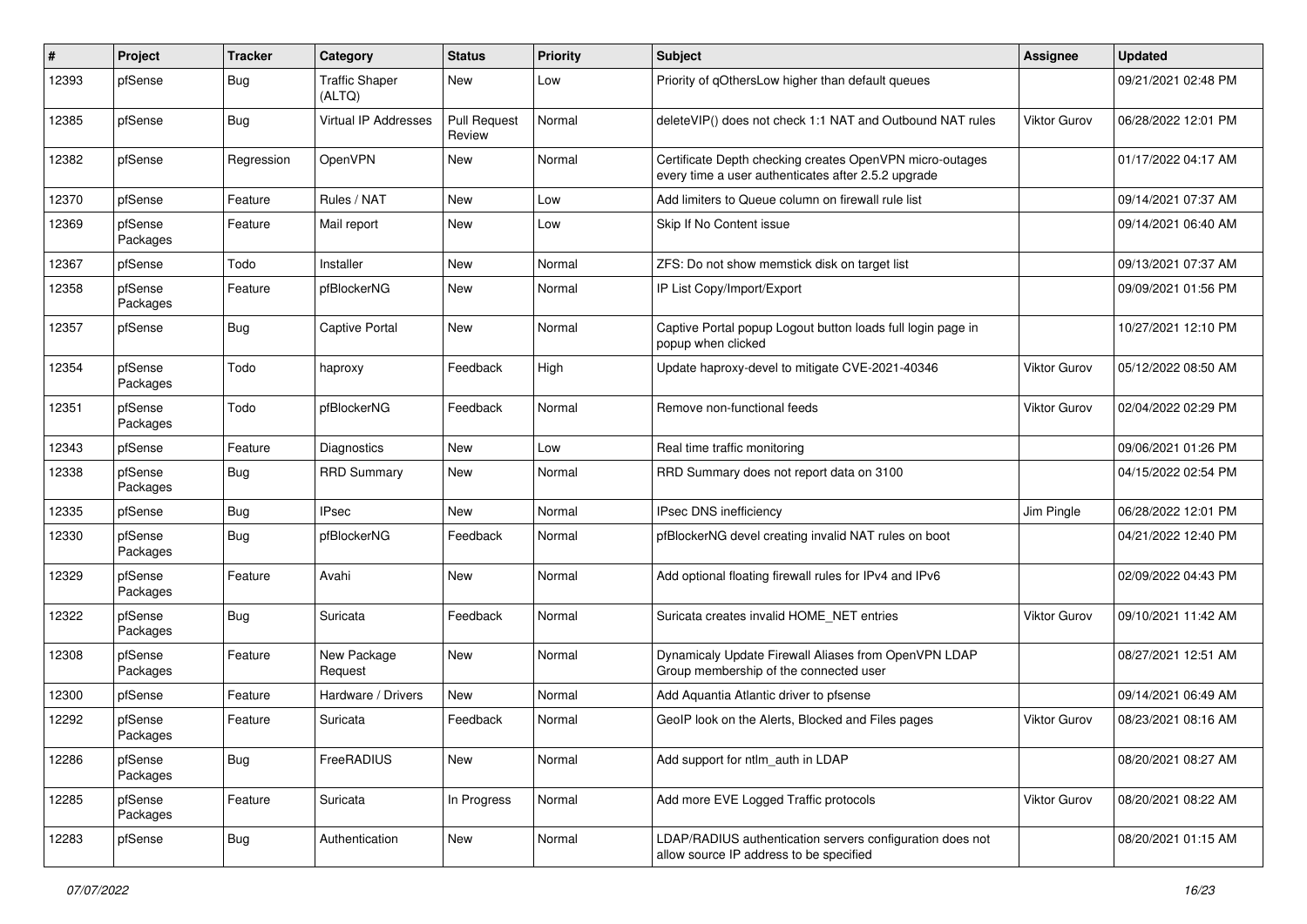| #     | Project             | <b>Tracker</b> | Category                 | <b>Status</b>                 | <b>Priority</b> | <b>Subject</b>                                                                      | Assignee            | <b>Updated</b>      |
|-------|---------------------|----------------|--------------------------|-------------------------------|-----------------|-------------------------------------------------------------------------------------|---------------------|---------------------|
| 12281 | pfSense<br>Packages | Feature        | Nut                      | New                           | Normal          | Add support for Telegram/Pushover notifications                                     | Viktor Gurov        | 01/24/2022 07:25 AM |
| 12278 | pfSense<br>Packages | Regression     | Zabbix                   | Feedback                      | Normal          | Invalid plugin_certificates() function name                                         | Viktor Gurov        | 08/19/2021 05:52 AM |
| 12268 | pfSense Docs        | Todo           | <b>Firewall Rules</b>    | New                           | Normal          | Feedback on Firewall - Aliases                                                      |                     | 08/17/2021 12:55 AM |
| 12264 | pfSense<br>Packages | Bug            | Squid                    | Feedback                      | Low             | Stray <table> line in squid monitor.php</table>                                     | <b>Viktor Gurov</b> | 12/23/2021 10:53 AM |
| 12260 | pfSense<br>Packages | <b>Bug</b>     | ntop                     | New                           | Normal          | Update popup and version missmatch?                                                 |                     | 01/08/2022 05:53 AM |
| 12259 | pfSense             | Bug            | <b>Operating System</b>  | New                           | Normal          | Intel em NICs Suffering Performance Degradation on<br>FreeBSD12                     |                     | 02/25/2022 09:28 PM |
| 12258 | pfSense<br>Packages | <b>Bug</b>     | WireGuard                | Feedback                      | Normal          | Copy key buttons only work in HTTPS mode                                            |                     | 02/03/2022 04:57 AM |
| 12249 | pfSense             | Bug            | Backup / Restore         | New                           | Normal          | HAProxy causing failed ACB backups                                                  |                     | 11/15/2021 11:58 PM |
| 12248 | pfSense             | Feature        | Package System           | New                           | Low             | Package Update Availability Notification                                            |                     | 11/28/2021 10:02 AM |
| 12243 | pfSense             | Todo           | Package System           | New                           | Normal          | Implement "plugin interfaces()"                                                     |                     | 02/07/2022 03:50 AM |
| 12237 | pfSense Docs        | Todo           | Hardware                 | New                           | Normal          | Feedback on Hardware - Hardware Tuning and<br>Troubleshooting                       |                     | 08/10/2021 03:13 AM |
| 12225 | pfSense             | <b>Bug</b>     | Authentication           | <b>Pull Request</b><br>Review | Normal          | Group membership field is not needed for remote groups                              | <b>Viktor Gurov</b> | 06/28/2022 12:01 PM |
| 12215 | pfSense             | Regression     | OpenVPN                  | Feedback                      | Normal          | OpenVPN does not resync when running on a gateway group                             |                     | 12/22/2021 05:49 AM |
| 12214 | pfSense Docs        | Todo           | General                  | New                           | Low             | Connect to WebGui.                                                                  |                     | 08/05/2021 04:39 AM |
| 12206 | pfSense<br>Packages | <b>Bug</b>     | NET-SNMP                 | Feedback                      | Normal          | Certificate Manager page doesn't show Net-SNMP used<br>certificates                 | Viktor Gurov        | 12/30/2021 09:40 AM |
| 12190 | pfSense             | Feature        | Rules / NAT              | New                           | Normal          | Add ability to reference ipv6 prefix in firewall rules and aliases                  |                     | 08/05/2021 01:47 PM |
| 12188 | pfSense<br>Packages | <b>Bug</b>     | OpenVPN Client<br>Export | New                           | Normal          | client export breaks multi remote configurations                                    |                     | 10/02/2021 05:58 PM |
| 12183 | pfSense             | Regression     | Interfaces               | New                           | Low             | Changing MAC address for PPP parent interface stopped<br>working                    |                     | 04/20/2022 04:16 PM |
| 12179 | pfSense<br>Packages | Feature        | qemu-guest-agent         | New                           | Normal          | QEMU package                                                                        |                     | 07/30/2021 08:02 AM |
| 12178 | pfSense<br>Packages | Bug            | WireGuard                | New                           | Low             | WireGuard always shows 'Configuring WireGuard<br>tunnelsdone.' message on boot      |                     | 07/30/2021 06:58 AM |
| 12176 | pfSense             | Todo           | Interfaces               | <b>Pull Request</b><br>Review | Normal          | Hide WireGuard interfaces on appropriate pages                                      |                     | 08/11/2021 12:52 AM |
| 12167 | pfSense<br>Packages | Bug            | <b>FRR</b>               | Feedback                      | Normal          | BGP TCP setkey not set if neighbor is in peer group                                 | Viktor Gurov        | 09/16/2021 09:38 AM |
| 12162 | pfSense Docs        | Todo           | Products                 | New                           | Normal          | Add "usb reset" as possible solution for non-booting flash drives<br>on the SG-1100 |                     | 10/07/2021 02:19 PM |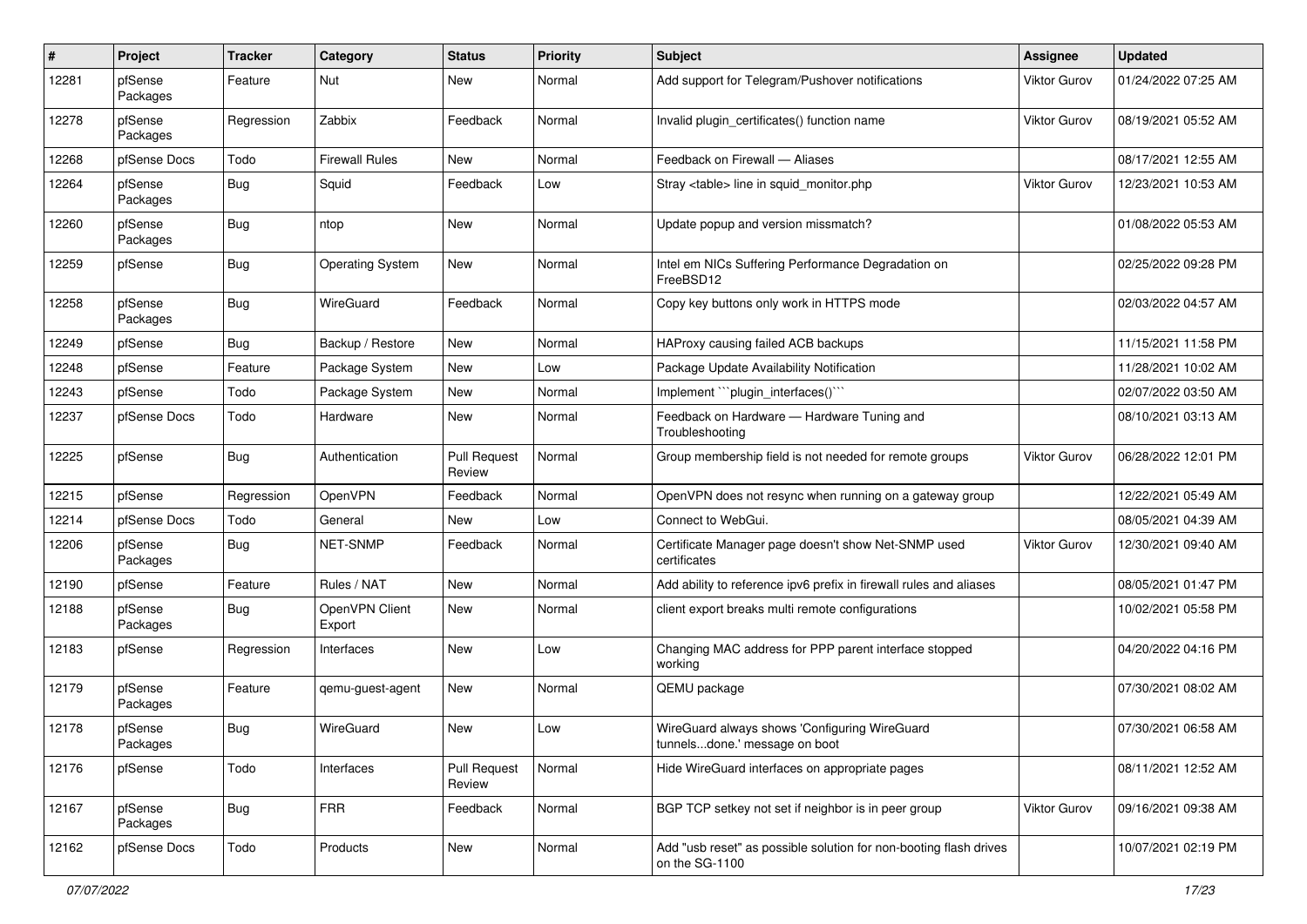| #     | Project             | <b>Tracker</b> | Category                | <b>Status</b> | <b>Priority</b> | Subject                                                                                       | Assignee            | <b>Updated</b>      |
|-------|---------------------|----------------|-------------------------|---------------|-----------------|-----------------------------------------------------------------------------------------------|---------------------|---------------------|
| 12160 | pfSense<br>Packages | Regression     | syslog-ng               | Feedback      | High            | An invalid configuration is generated when choosing TLS as the<br>default protocol            | Jim Pingle          | 07/23/2021 03:27 PM |
| 12144 | pfSense             | <b>Bug</b>     | <b>Operating System</b> | In Progress   | Normal          | Bug in "df -t" filtering if two filesystems use the same<br>mountpoint                        | Mateusz Guzik       | 09/10/2021 10:07 AM |
| 12139 | pfSense             | Feature        | <b>DNS Forwarder</b>    | New           | Normal          | Add support in for specifying a DNSMASQ configuration file                                    |                     | 07/16/2021 09:45 PM |
| 12130 | pfSense<br>Packages | <b>Bug</b>     | Zeek                    | New           | Normal          | Zeek fails to start                                                                           |                     | 07/15/2021 02:00 AM |
| 12126 | pfSense<br>Packages | Bug            | FreeRADIUS              | New           | Normal          | freeradius3 0.15.7 31                                                                         |                     | 10/11/2021 08:21 AM |
| 12122 | pfSense             | Bug            | Web Interface           | New           | Normal          | Perform greedy actions asychronously                                                          |                     | 07/10/2021 01:10 PM |
| 12121 | pfSense             | Feature        | OpenVPN                 | New           | Normal          | Wider "local network(s)" fields in OpenVPN server configuration                               |                     | 07/19/2021 07:37 AM |
| 12120 | pfSense             | Feature        | <b>DHCP Relay</b>       | New           | Normal          | Permit several sets of destination DHCP servers in DHCP relay                                 |                     | 07/11/2021 05:41 PM |
| 12114 | pfSense<br>Packages | <b>Bug</b>     | syslog-ng               | Feedback      | Normal          | syslog-ng only binds to the last specified interface                                          |                     | 04/21/2022 12:40 PM |
| 12101 | pfSense<br>Packages | <b>Bug</b>     | arpwatch                | Assigned      | Normal          | ArpWatch Suppression Mac for "flip-flop" not suppressing                                      | <b>Viktor Gurov</b> | 10/09/2021 07:19 PM |
| 12098 | pfSense Docs        | Correction     | Configuration           | New           | Normal          | Feedback on pfSense Configuration Recipes - Accessing a<br>CPE/Modem from Inside the Firewall |                     | 07/02/2021 02:30 AM |
| 12097 | pfSense<br>Packages | Feature        | pfBlockerNG             | New           | Normal          | Add dnsbl and geoip logs to system log                                                        |                     | 07/06/2021 01:25 PM |
| 12095 | pfSense             | <b>Bug</b>     | Authentication          | New           | Normal          | Memory leak in pcscd                                                                          |                     | 06/01/2022 01:01 PM |
| 12091 | pfSense             | Feature        | Authentication          | New           | Normal          | RFE: Add support for sssd authentication                                                      |                     | 12/10/2021 04:55 PM |
| 12084 | pfSense<br>Packages | Bug            | <b>FRR</b>              | New           | Normal          | libfrr.so.0 error on SG-1100                                                                  |                     | 06/26/2021 08:22 AM |
| 12079 | pfSense             | <b>Bug</b>     | <b>IGMP Proxy</b>       | New           | Normal          | IGMPProxy: kernel panic, Sleeping thread owns a non-sleepable<br>lock                         | Mateusz Guzik       | 06/28/2022 12:01 PM |
| 12077 | pfSense             | Feature        | Gateways                | New           | Normal          | Allow stick-connections per gateway group                                                     |                     | 06/24/2021 08:45 AM |
| 12073 | pfSense<br>Packages | <b>Bug</b>     | <b>NET-SNMP</b>         | Feedback      | Normal          | netsnmptrapd.conf syntax is wrong                                                             |                     | 04/21/2022 12:40 PM |
| 12070 | pfSense             | <b>Bug</b>     | DHCP (IPv4)             | New           | Low             | <b>VLAN0 for WAN DHCP</b>                                                                     |                     | 12/23/2021 04:31 PM |
| 12067 | pfSense             | Bug            | DHCP (IPv4)             | New           | Very Low        | <b>DHCP Monitoring Statistics Error</b>                                                       |                     | 06/21/2021 08:39 AM |
| 12066 | pfSense             | Feature        | <b>Operating System</b> | New           | Very Low        | Include man and man pages for all core programs and packages                                  |                     | 06/21/2021 07:44 AM |
| 12063 | pfSense Docs        | Todo           | Dynamic DNS             | New           | Normal          | Feedback on Services - Dynamic DNS - Configuring RFC<br>2136 Dynamic DNS updates              |                     | 06/18/2021 06:24 PM |
| 12056 | pfSense             | <b>Bug</b>     | Logging                 | New           | Normal          | Filterlog says "Unknown Option %u"                                                            |                     | 06/18/2021 05:51 AM |
| 12055 | pfSense             | Feature        | Virtual IP Addresses    | Feedback      | Normal          | Option to disable XMLRPC Sync for Loopback Virtual IPs                                        |                     | 06/18/2021 09:05 AM |
| 12036 | pfSense<br>Packages | <b>Bug</b>     | Zabbix                  | Feedback      | Normal          | Certificate Manager page do not show Zabbix used certificates                                 | <b>Viktor Gurov</b> | 07/15/2021 11:46 AM |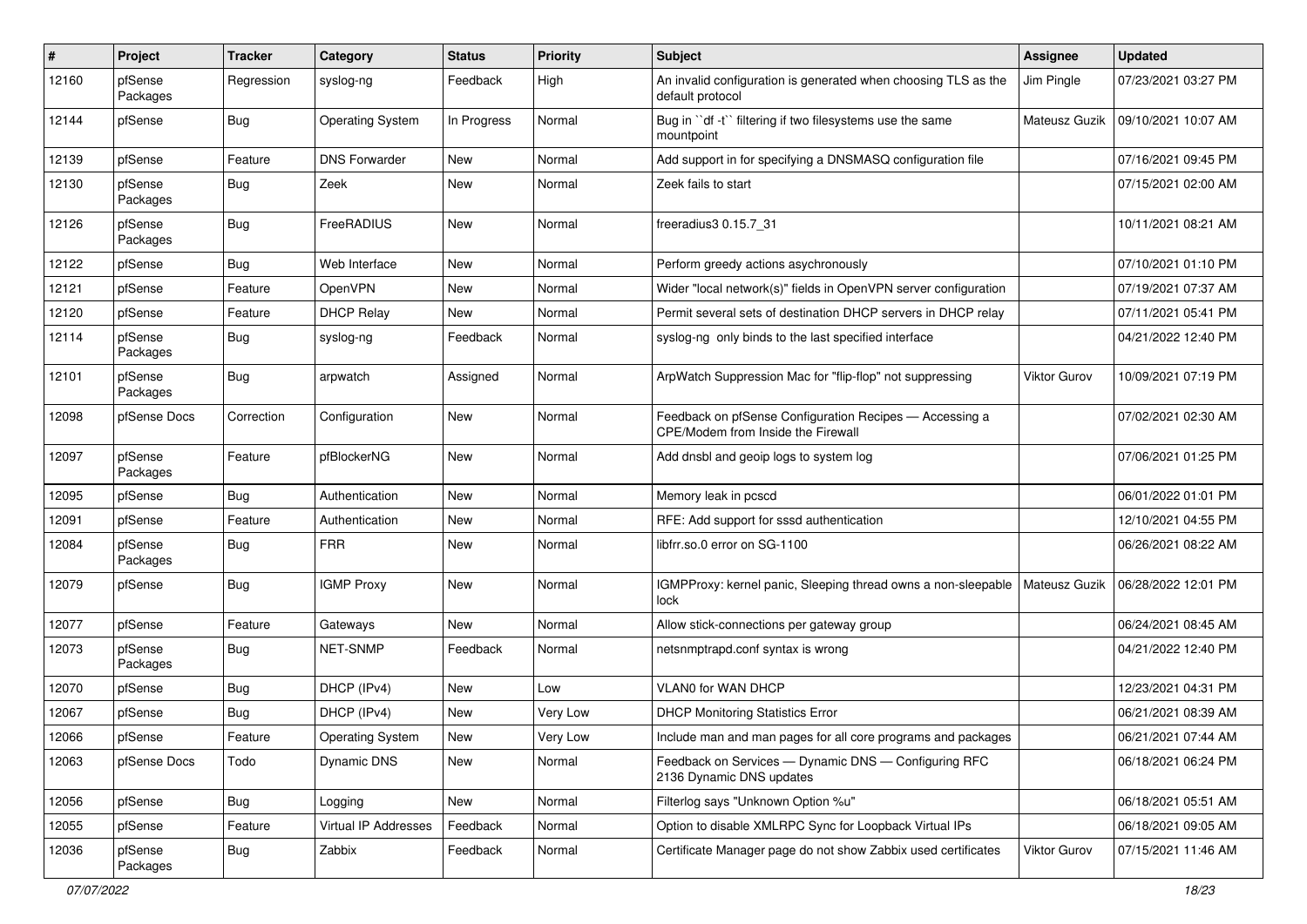| #     | Project             | <b>Tracker</b> | Category                    | <b>Status</b> | <b>Priority</b> | Subject                                                                                    | Assignee            | <b>Updated</b>      |
|-------|---------------------|----------------|-----------------------------|---------------|-----------------|--------------------------------------------------------------------------------------------|---------------------|---------------------|
| 12033 | pfSense<br>Packages | <b>Bug</b>     | pfBlockerNG                 | <b>New</b>    | Normal          | maxmindb and _sqlite3 modules not found                                                    |                     | 10/01/2021 04:42 AM |
| 12025 | pfSense             | Todo           | Web Interface               | New           | Very Low        | Add 1:1 Validation to Notify Someone They are 1:1 NAT'ing an<br>Interface Address          |                     | 06/11/2021 10:05 AM |
| 12013 | pfSense             | <b>Bug</b>     | Logging                     | New           | Low             | Reading log data is inefficient in certain cases                                           |                     | 06/08/2021 07:35 AM |
| 12009 | pfSense<br>Packages | <b>Bug</b>     | Zabbix                      | New           | Normal          | Zabbix Agent starts twice by /etc/rc.start_packages                                        |                     | 06/08/2021 01:35 AM |
| 11997 | pfSense<br>Packages | <b>Bug</b>     | <b>IPsec Profile Wizard</b> | New           | Normal          | Add Support for Android Strongswan Profiles in the Profile<br>Wizard                       | Jim Pingle          | 07/10/2021 07:51 PM |
| 11992 | pfSense             | <b>Bug</b>     | Virtual IP Addresses        | Confirmed     | High            | GRE Tunnel - Does not work with a virtual IP as endpoint                                   |                     | 06/04/2021 01:16 AM |
| 11980 | pfSense<br>Packages | Bug            | FreeRADIUS                  | Feedback      | Normal          | EAP does not work with SQL backend                                                         |                     | 07/21/2021 07:24 AM |
| 11974 | pfSense             | Feature        | <b>XMLRPC</b>               | New           | Normal          | XMLRPC synchronization for igmmproxy settings                                              |                     | 05/29/2021 03:58 PM |
| 11970 | pfSense<br>Packages | <b>Bug</b>     | Coreboot                    | New           | Normal          | Netgate Firmware Upgrade Doesn't Work on XG-2758                                           |                     | 04/21/2022 12:39 PM |
| 11963 | pfSense<br>Packages | Feature        | <b>FRR</b>                  | <b>New</b>    | Normal          | Dynamically change OSPF interface costs on selected interfaces<br>on CARP event            |                     | 05/26/2021 04:13 AM |
| 11961 | pfSense<br>Packages | <b>Bug</b>     | <b>FRR</b>                  | Feedback      | Normal          | FRR OSPF add unwanted area 0 authentication to router ospf                                 | <b>Viktor Gurov</b> | 09/16/2021 10:25 PM |
| 11960 | pfSense             | <b>Bug</b>     | Gateway Monitoring          | Feedback      | Normal          | Gateway Monitoring Traffic Goes Out Default Gateway                                        |                     | 12/20/2021 05:43 AM |
| 11956 | pfSense             | Feature        | Web Interface               | New           | Normal          | "add" button in the top of pages with many user-added items                                |                     | 07/10/2021 01:01 PM |
| 11954 | pfSense             | Feature        | <b>IGMP Proxy</b>           | New           | Normal          | <b>Multicast limits</b>                                                                    |                     | 05/25/2021 12:36 AM |
| 11953 | pfSense             | <b>Bug</b>     | <b>IGMP Proxy</b>           | New           | Normal          | XG-1541 crashes when igmpproxy is enabled and network<br>interfaces status change          |                     | 05/24/2021 04:55 PM |
| 11944 | pfSense Docs        | Todo           | Packages                    | New           | Normal          | Feedback on Packages - FRR Package - Bidirectional<br><b>Forwarding Detection</b>          |                     | 05/21/2021 12:57 AM |
| 11937 | pfSense<br>Packages | Bug            | haproxy                     | Feedback      | Normal          | HAproxy "Use Client-IP" option breaks Captive Portal                                       | Viktor Gurov        | 06/22/2021 08:48 AM |
| 11936 | pfSense<br>Packages | <b>Bug</b>     | <b>FRR</b>                  | Incomplete    | High            | FRR does not connect BGP when using password                                               |                     | 05/19/2021 08:12 AM |
| 11931 | pfSense<br>Packages | Feature        | <b>ACME</b>                 | <b>New</b>    | Normal          | Add support for validating a domain's ownership via Google<br>Cloud Cloud DNS              |                     | 02/15/2022 03:18 AM |
| 11925 | pfSense             | Bug            | OpenVPN                     | New           | Normal          | Calling-Station-Id always set to WAN IP                                                    |                     | 05/14/2021 09:27 AM |
| 11921 | pfSense             | Feature        | <b>DNS Resolver</b>         | New           | Very Low        | Feature Request: Compile unbound with EDNS Client Subnet<br>(ECS) module (--enable-subnet) |                     | 05/14/2021 07:29 AM |
| 11920 | pfSense Plus        | Feature        | Authentication              | New           | Normal          | SAML Authentication for pfSense (VPN and webConfigurator)                                  |                     | 05/14/2021 12:56 AM |
| 11898 | pfSense<br>Packages | <b>Bug</b>     | apcupsd                     | New           | Normal          | PHP error from apcupsd dashboard widget                                                    |                     | 05/07/2021 09:12 AM |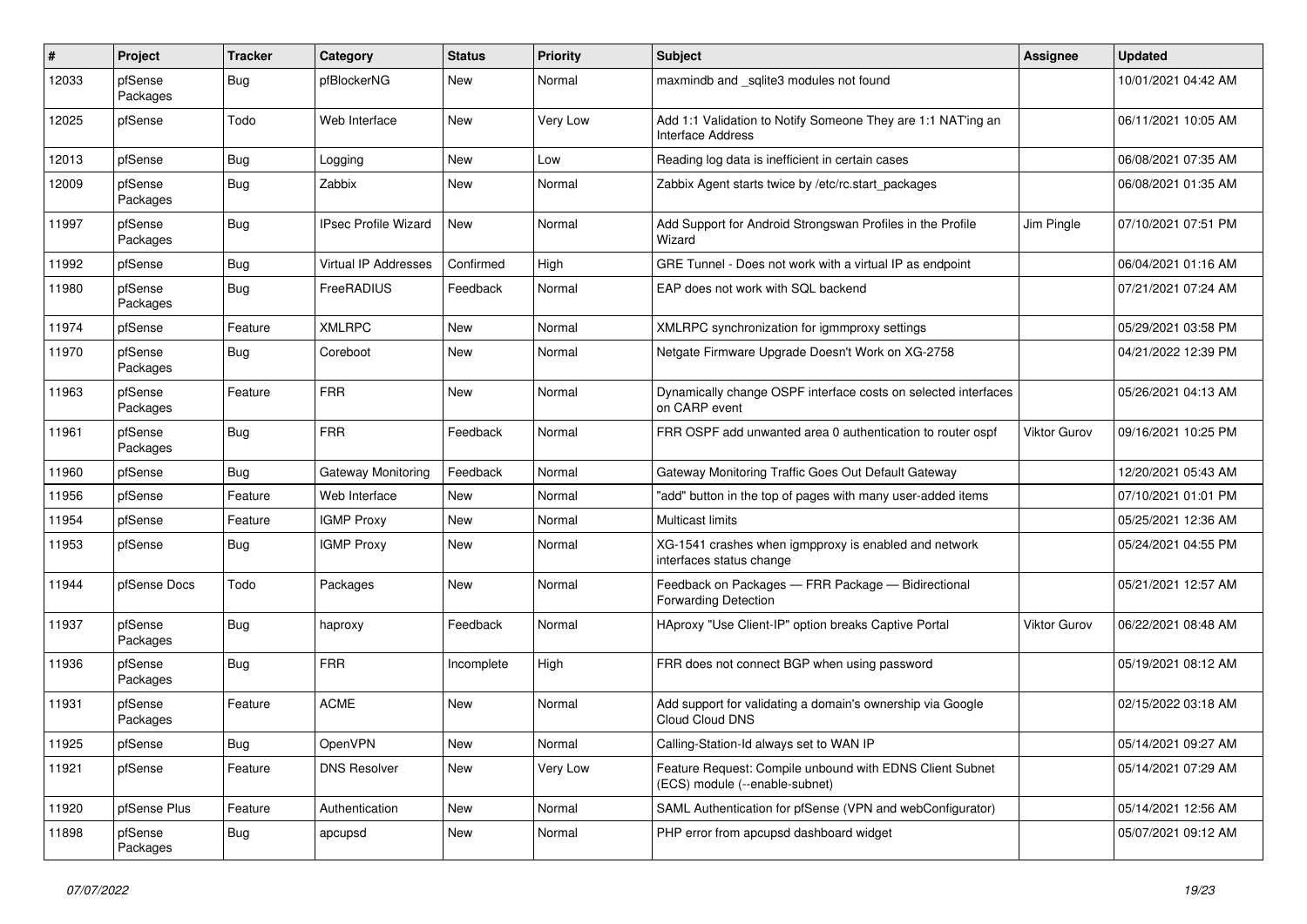| #     | Project             | <b>Tracker</b> | Category                     | <b>Status</b>                 | <b>Priority</b> | Subject                                                                                                  | Assignee            | <b>Updated</b>      |
|-------|---------------------|----------------|------------------------------|-------------------------------|-----------------|----------------------------------------------------------------------------------------------------------|---------------------|---------------------|
| 11890 | pfSense<br>Packages | Feature        | New Package<br>Request       | New                           | Normal          | Browser-based "clientless" VPN                                                                           |                     | 05/05/2021 07:26 AM |
| 11879 | pfSense<br>Packages | Feature        | <b>ACME</b>                  | Feedback                      | Normal          | Add support for SSL.com ACME server                                                                      | Jim Pingle          | 03/02/2022 02:03 PM |
| 11877 | pfSense             | <b>Bug</b>     | Web Interface                | <b>Pull Request</b><br>Review | Very Low        | Labels and description dissapear in firewall schedule edit.php                                           | <b>Viktor Gurov</b> | 06/28/2022 12:01 PM |
| 11876 | pfSense             | Feature        | Hardware / Drivers           | New                           | Normal          | OpenSSL does not use QAT acceleration on pfSense Plus<br>21.02-RELEASE-p1 or 21.05-DEVELOPMENT           |                     | 05/03/2021 08:02 AM |
| 11872 | pfSense             | Bug            | Interfaces                   | New                           | Normal          | gif interfaces reporting incorrect traffic counters                                                      |                     | 12/30/2021 04:00 AM |
| 11871 | pfSense Docs        | Correction     | Products                     | New                           | Normal          | SG-2100 must be manually power cycled after installation                                                 |                     | 10/07/2021 02:19 PM |
| 11856 | pfSense             | Feature        | Diagnostics                  | New                           | Normal          | Replace/add Alias or DNS names for known LAN addresses in<br>the State table                             |                     | 04/27/2021 08:01 AM |
| 11848 | pfSense<br>Packages | Bug            | Squid                        | New                           | Normal          | Issue with squid cache download speed                                                                    |                     | 04/23/2021 09:30 PM |
| 11847 | pfSense<br>Packages | <b>Bug</b>     | <b>FRR</b>                   | Feedback                      | Normal          | Filters not applied to PEER Groups                                                                       | Viktor Gurov        | 07/30/2021 07:45 PM |
| 11841 | pfSense<br>Packages | <b>Bug</b>     | <b>FRR</b>                   | New                           | Normal          | FRR access lists default bahavior changed to permit by default                                           |                     | 04/22/2021 09:52 AM |
| 11837 | pfSense<br>Packages | Feature        | <b>FRR</b>                   | <b>New</b>                    | Low             | Increase field length of FRR Networks in Access Lists and Prefix<br>Lists                                |                     | 04/22/2021 07:10 AM |
| 11836 | pfSense<br>Packages | <b>Bug</b>     | <b>FRR</b>                   | Assigned                      | Normal          | FRR ACCEPTFILTER unstable                                                                                | <b>Viktor Gurov</b> | 02/14/2022 07:20 AM |
| 11835 | pfSense<br>Packages | <b>Bug</b>     | <b>FRR</b>                   | New                           | Normal          | FRR OSPF redistributed connected routes disappearing                                                     |                     | 04/22/2021 07:11 AM |
| 11827 | pfSense<br>Packages | Feature        | <b>ACME</b>                  | New                           | Normal          | Please include acme deploy folder/scripts                                                                |                     | 03/06/2022 04:31 AM |
| 11826 | pfSense<br>Packages | Feature        | <b>ACME</b>                  | New                           | Normal          | Preserve acme SAN Method parameters for new cert creations                                               |                     | 04/20/2021 02:02 PM |
| 11823 | pfSense<br>Packages | Feature        | <b>FRR</b>                   | New                           | Normal          | Route handling enhancements                                                                              |                     | 04/19/2021 06:23 PM |
| 11802 | pfSense<br>Packages | <b>Bug</b>     | FreeRADIUS                   | New                           | Normal          | FreeRADIUS sync                                                                                          |                     | 05/10/2021 04:18 AM |
| 11797 | pfSense<br>Packages | <b>Bug</b>     | <b>Status Traffic Totals</b> | New                           | Normal          | Traffic Totals lost upon reboot when using a ramdisk for /var and John Cornwell<br>/tmp                  |                     | 04/10/2021 06:27 PM |
| 11786 | pfSense             | Bug            | Services                     | New                           | Normal          | SSH incomplete setup and startup fail while recovering XML<br>backup in a fresh install of pfSense 2.5.0 |                     | 04/17/2021 01:36 PM |
| 11784 | pfSense<br>Packages | Feature        | squidguard                   | New                           | Normal          | squidguard auto update blacklist option                                                                  |                     | 04/06/2021 01:53 AM |
| 11780 | pfSense<br>Packages | <b>Bug</b>     | Suricata                     | New                           | Very High       | Suricata package fails to prune suricata.log                                                             |                     | 08/06/2021 07:18 AM |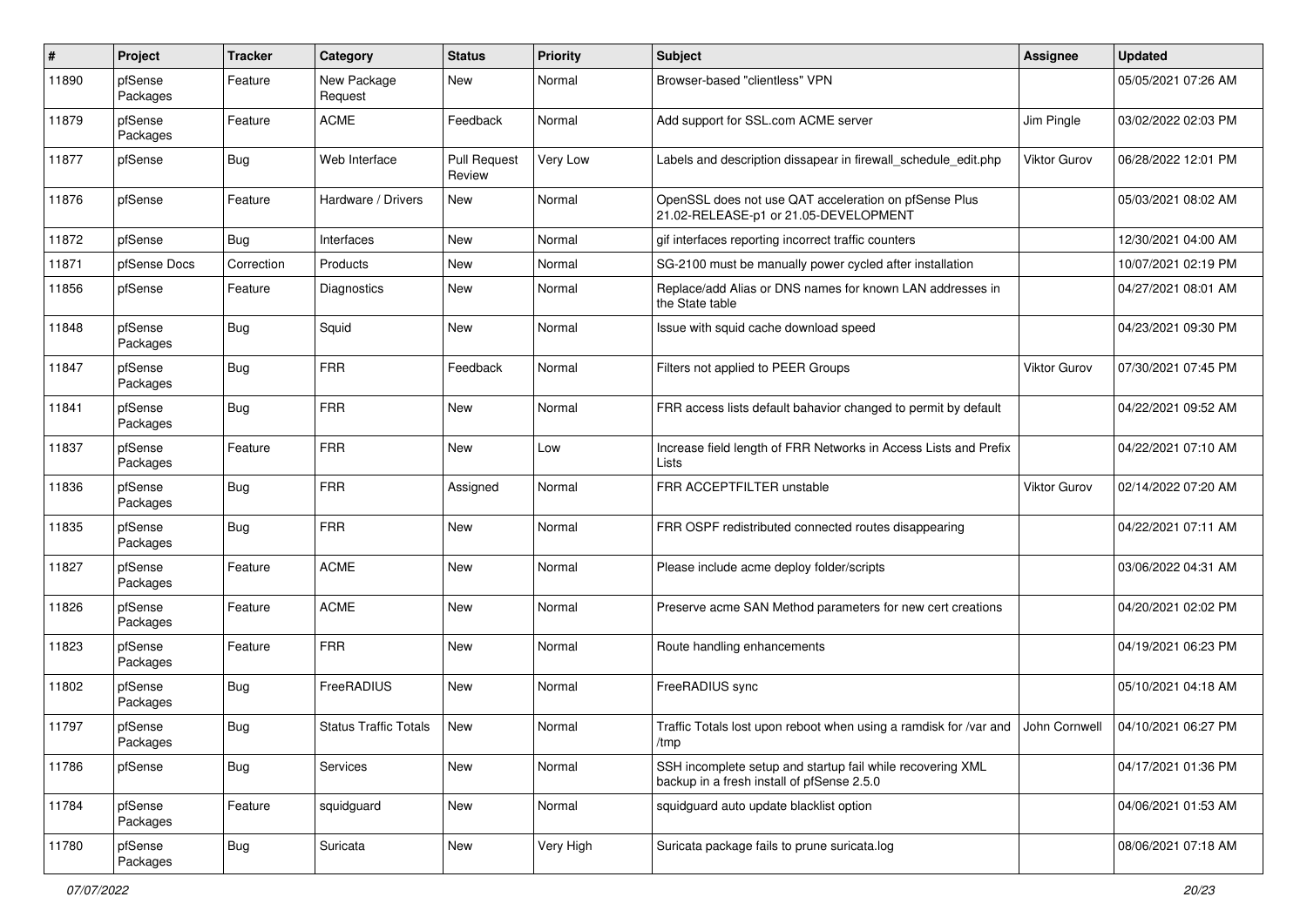| $\vert$ # | Project             | <b>Tracker</b>     | Category                 | <b>Status</b> | <b>Priority</b> | <b>Subject</b>                                                                                          | Assignee            | <b>Updated</b>      |
|-----------|---------------------|--------------------|--------------------------|---------------|-----------------|---------------------------------------------------------------------------------------------------------|---------------------|---------------------|
| 11778     | pfSense             | Bug                | OpenVPN                  | <b>New</b>    | Normal          | OpenVPN uses 100% CPU after experiencing packet loss                                                    |                     | 02/28/2022 07:38 AM |
| 11777     | pfSense<br>Packages | Bug                | <b>Unbound</b>           | New           | Very Low        | Input validation prevents DNS Resolver from being disabled                                              |                     | 04/05/2021 05:51 PM |
| 11772     | pfSense Plus        | Feature            | Multi-WAN                | <b>New</b>    | Normal          | Layer 2 Tunnel Bonding Capability                                                                       |                     | 06/05/2021 03:27 PM |
| 11770     | pfSense Plus        | <b>Bug</b>         | Hardware / Drivers       | New           | Normal          | Pantech UML295 USB Modem No Longer Functional                                                           |                     | 04/01/2021 11:28 AM |
| 11763     | pfSense<br>Packages | <b>Bug</b>         | Status Monitoring        | <b>New</b>    | Normal          | Traffic graphs refresh issue                                                                            |                     | 05/03/2021 09:44 AM |
| 11761     | pfSense             | Bug                | L <sub>2</sub> TP        | <b>New</b>    | Normal          | L2TP/IPsec VPN: PPP LCP negotiation occurs before user<br>authentication                                |                     | 03/31/2021 04:52 AM |
| 11759     | pfSense             | Bug                | Dashboard                | <b>New</b>    | Normal          | Traffic graphs on dashboard double upload on pppoe links                                                |                     | 12/30/2021 04:00 AM |
| 11757     | pfSense             | Feature            | <b>XMLRPC</b>            | New           | Normal          | Allow XMLRPC sync to bypass default auth server in favor of<br>local database                           |                     | 03/30/2021 03:18 PM |
| 11756     | pfSense<br>Packages | Bug                | haproxy                  | Feedback      | Normal          | HaProxy does not transfer backend states during reload                                                  | <b>Viktor Gurov</b> | 07/14/2021 01:21 PM |
| 11749     | pfSense<br>Packages | Feature            | pfBlockerNG              | New           | Normal          | Option to disable NAT rule creation                                                                     |                     | 04/06/2021 11:45 PM |
| 11746     | pfSense<br>Packages | Bug                | FreeRADIUS               | Feedback      | Normal          | Second LDAP server configuration misses the ipaNThash control<br>attribute                              | Viktor Gurov        | 07/14/2021 01:44 PM |
| 11742     | pfSense<br>Packages | <b>Bug</b>         | Suricata                 | New           | Normal          | Blocking / Unblocking is not working correctly.                                                         |                     | 09/01/2021 11:08 AM |
| 11739     | pfSense Docs        | New Content        | <b>High Availability</b> | New           | Normal          | Manual Outbound NAT rules in HA setup                                                                   |                     | 07/09/2021 08:26 AM |
| 11738     | pfSense<br>Packages | Regression         | squidguard               | Feedback      | Normal          | SquidGuard 1.16.18_17 Not Filtering Blacklist No-Transparent<br>Mode                                    | <b>Viktor Gurov</b> | 12/21/2021 05:48 AM |
| 11732     | pfSense Plus        | Feature            | Hardware / Drivers       | New           | Normal          | Add VXLAN Support to pfSense Plus                                                                       |                     | 03/15/2022 02:35 AM |
| 11731     | pfSense             | <b>Bug</b>         | Hardware / Drivers       | <b>New</b>    | Normal          | Missing support for Realtek USB NICs                                                                    |                     | 03/30/2021 04:32 AM |
| 11730     | pfSense             | <b>Bug</b>         | Web Interface            | <b>New</b>    | Normal          | Improve visibility of option selections in dark themes                                                  |                     | 03/25/2021 09:38 PM |
| 11724     | pfSense             | Bug                | Package System           | New           | Normal          | Packages unexpectedly removed when changing update<br>branches                                          |                     | 03/29/2021 08:09 AM |
| 11717     | pfSense             | Bug                | Rules / NAT              | New           | Normal          | Incorrect port forwarding rules if Destination port alias is not<br>equal to Redirect target port alias |                     | 03/22/2021 06:06 AM |
| 11715     | pfSense             | <b>Bug</b>         | <b>OpenVPN</b>           | <b>New</b>    | Normal          | OpenVPN MTU                                                                                             |                     | 03/22/2021 01:35 AM |
| 11714     | pfSense Docs        | <b>New Content</b> | <b>High Availability</b> | <b>New</b>    | Normal          | Feedback on Troubleshooting - Troubleshooting High<br><b>Availability DHCP Failover</b>                 |                     | 03/21/2021 05:58 PM |
| 11703     | pfSense<br>Packages | Feature            | <b>FRR</b>               | <b>New</b>    | Normal          | add Krill and Routinator support BGP RPKI                                                               |                     | 03/18/2021 07:47 PM |
| 11693     | pfSense<br>Packages | <b>Bug</b>         | <b>FRR</b>               | Feedback      | Normal          | IPv6 static routing fails                                                                               | <b>Viktor Gurov</b> | 04/26/2022 08:50 AM |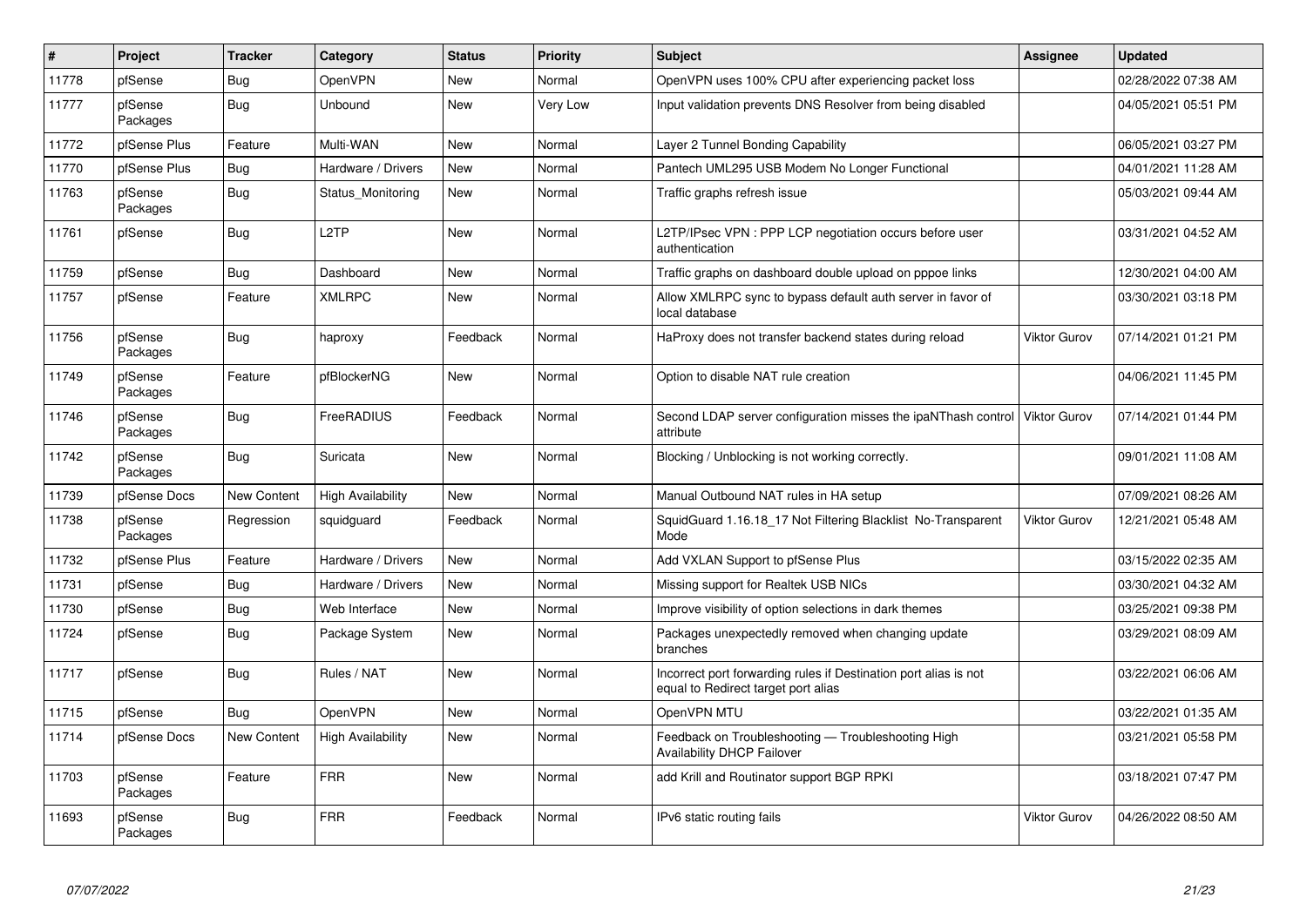| $\vert$ # | Project             | <b>Tracker</b> | Category               | <b>Status</b>                 | <b>Priority</b> | <b>Subject</b>                                                                                                                                                                                  | Assignee            | <b>Updated</b>      |
|-----------|---------------------|----------------|------------------------|-------------------------------|-----------------|-------------------------------------------------------------------------------------------------------------------------------------------------------------------------------------------------|---------------------|---------------------|
| 11681     | pfSense<br>Packages | <b>Bug</b>     | <b>FRR</b>             | Feedback                      | Normal          | FRR generates invalid BFD configuration after removing<br>interfaces                                                                                                                            | <b>Viktor Gurov</b> | 07/14/2021 04:40 PM |
| 11666     | pfSense             | <b>Bug</b>     | Logging                | <b>New</b>                    | Normal          | GUI Firewall log search not parsing filter.log beyond hard coded<br>limit                                                                                                                       |                     | 03/12/2021 11:38 AM |
| 11657     | pfSense             | <b>Bug</b>     | Interfaces             | New                           | Normal          | netmap ring reinit error                                                                                                                                                                        |                     | 03/18/2021 10:32 PM |
| 11650     | pfSense<br>Packages | Bug            | <b>FRR</b>             | New                           | Very Low        | FRR configuration broken on restore of manually edited FRR<br>config sections                                                                                                                   |                     | 03/10/2021 08:50 AM |
| 11648     | pfSense Docs        | Todo           | Packages               | <b>New</b>                    | Normal          | Feedback on Packages - AWS VPC Wizard - pfSense Plus<br><b>Configuration Details</b>                                                                                                            |                     | 03/10/2021 06:30 AM |
| 11641     | pfSense             | <b>Bug</b>     | Interfaces             | <b>New</b>                    | Normal          | On xn based interfaces without the VLANMTU flag the first VLAN<br>tag defined does not follow the parent interface MTU settings. All<br>subsequent VLAN tags follow the parent interface's MTU. |                     | 03/09/2021 06:42 PM |
| 11634     | pfSense<br>Packages | Regression     | <b>BIND</b>            | <b>New</b>                    | Normal          | bind hangs when pfsense is reconnecting as an openvpn client<br>to a TUN openvpn server                                                                                                         |                     | 03/14/2021 07:23 AM |
| 11626     | pfSense Plus        | Bug            | Authentication         | New                           | Normal          | Google LDAP connection failed due to lack of SNI for TLS 1.3                                                                                                                                    | Luiz Souza          | 06/27/2022 07:23 AM |
| 11625     | pfSense             | Feature        | OpenVPN                | <b>New</b>                    | Normal          | Cisco-AVPair aliases support                                                                                                                                                                    |                     | 03/05/2021 12:35 AM |
| 11622     | pfSense Docs        | Todo           | <b>IPsec</b>           | New                           | Normal          | Update pfSense VPC VPN Configuration Wizard docs                                                                                                                                                |                     | 03/04/2021 09:36 AM |
| 11619     | pfSense             | <b>Bug</b>     | Upgrade                | <b>New</b>                    | Normal          | Unable to upgrade 2.4.4-p3 to 2.5/21.02-p1                                                                                                                                                      |                     | 08/15/2021 10:00 AM |
| 11610     | pfSense<br>Packages | Bug            | <b>NET-SNMP</b>        | New                           | Normal          | NET-SNMP is not setting the correct permissions on AgentX                                                                                                                                       |                     | 06/28/2021 07:54 AM |
| 11608     | pfSense Docs        | New Content    | Products               | <b>New</b>                    | Normal          | Interfaces order of XG-7100 Quad-Port 10GbE Fiber SFP+<br>Installation Kit                                                                                                                      |                     | 03/03/2021 07:14 AM |
| 11604     | pfSense             | Feature        | WireGuard              | New                           | Normal          | WireGuard Dynamic Listen Port Randomization                                                                                                                                                     |                     | 03/19/2021 10:59 AM |
| 11592     | pfSense<br>Packages | Bug            | node exporter          | <b>New</b>                    | Normal          | Node exporter can not read system statistics                                                                                                                                                    |                     | 10/15/2021 09:37 PM |
| 11589     | pfSense             | Feature        | <b>Traffic Graphs</b>  | <b>Pull Request</b><br>Review | Low             | Fix iftop experimental traffic fetcher, unify and improve output<br>style                                                                                                                       |                     | 03/03/2021 03:30 PM |
| 11588     | pfSense             | Feature        | WireGuard              | <b>New</b>                    | Low             | Automatically suggest next IP address in Wireguard interface<br>subnet when creating a peer                                                                                                     |                     | 12/22/2021 03:35 AM |
| 11579     | pfSense<br>Packages | Feature        | Snort                  | <b>New</b>                    | Normal          | Snort alerts or blocks trigger notifications                                                                                                                                                    |                     | 03/01/2021 03:26 AM |
| 11573     | pfSense<br>Packages | Feature        | New Package<br>Request | <b>New</b>                    | Normal          | <b>Custom Commands</b>                                                                                                                                                                          |                     | 03/16/2021 07:28 PM |
| 11572     | pfSense<br>Packages | <b>Bug</b>     | pfBlockerNG            | <b>New</b>                    | High            | Auto created firewall rules have IPv4 as protocol only - even for<br>IPv6 lists.                                                                                                                |                     | 06/25/2022 10:59 AM |
| 11570     | pfSense             | Regression     | Gateways               | <b>Pull Request</b><br>Review | Normal          | Gateway monitoring services is not always restarted on interface<br>events, which may prevent a WAN from recovering back to an<br>online state                                                  | <b>Viktor Gurov</b> | 06/28/2022 12:01 PM |